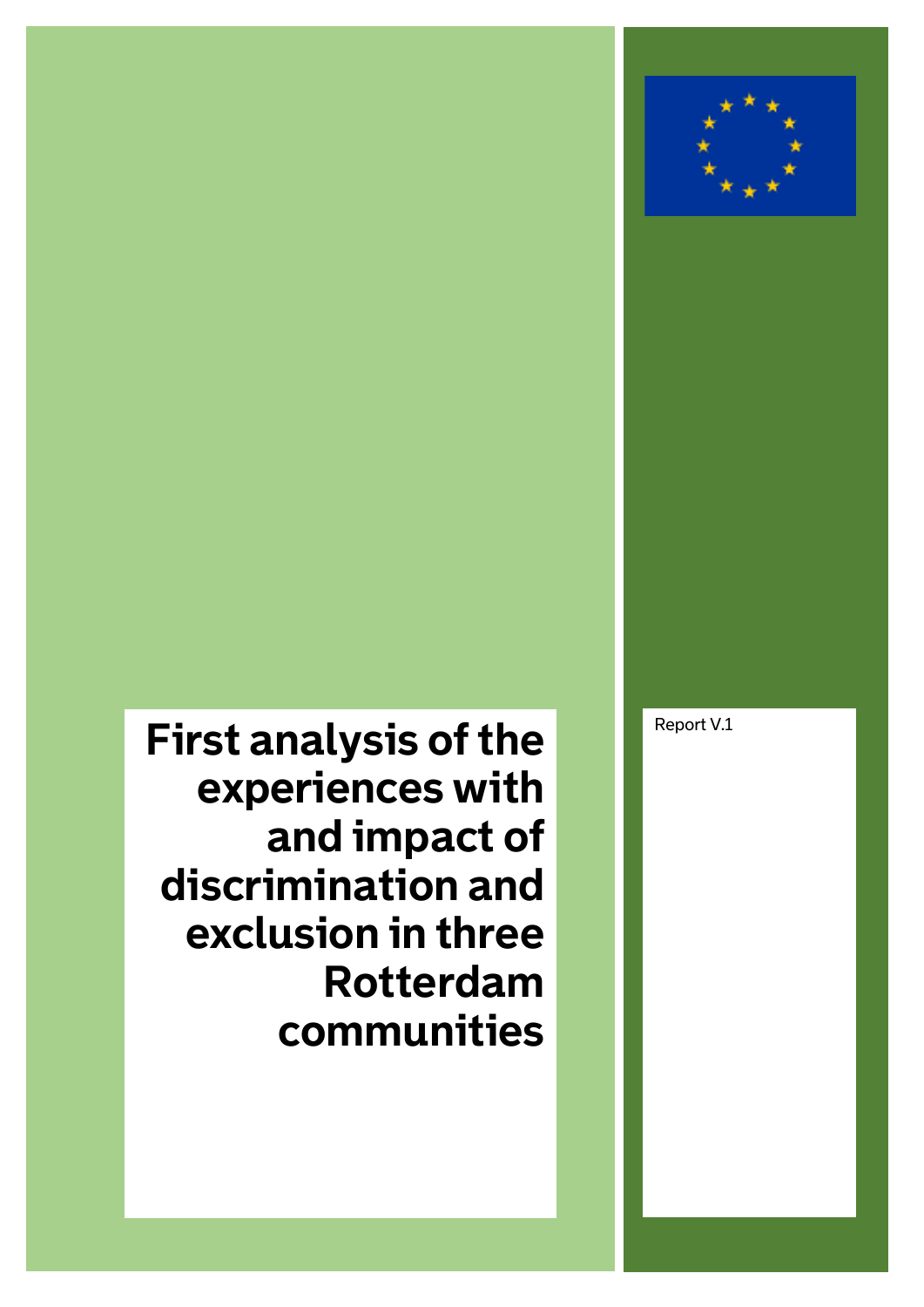

Project Summary

| Project Acronym        | <b>BBB</b>                     |  |
|------------------------|--------------------------------|--|
| <b>Grant Agreement</b> | 963797                         |  |
| Call                   | REC-RRAC-RACI-AG-2020          |  |
| Work Programme         | REC-2020                       |  |
| Type of Action         | <b>REC-AG REC Action Grant</b> |  |
| Start date             | 01/04/2021                     |  |
| <b>Duration</b>        | 24 months                      |  |
| Coordinator            | The Municipality of Rotterdam  |  |

#### Document control

| Result                     | D3.1 Dissemination Activities Manual |  |
|----------------------------|--------------------------------------|--|
| Work package               | WP 5 Dissemination result of project |  |
| Delivery date              | 31/03/2022                           |  |
| Delivered date             | 02/05/2022                           |  |
| Dissemination level        | Public                               |  |
| Lead partner of the result | Art.1                                |  |
| Author                     | Huub Beijers                         |  |
| Evaluators                 | All partners                         |  |
| Approved by                | All partners                         |  |
| Version                    | V1                                   |  |

Document revision history

| $\mathbf{r}$<br>Revision | งเารทed<br>ייוט⊾                        | Author          | າmment |
|--------------------------|-----------------------------------------|-----------------|--------|
| D3.1 V1                  | 1222<br>$\sim$<br>ריו<br>VULICU'<br>◡∠៸ | Bellers<br>Huub |        |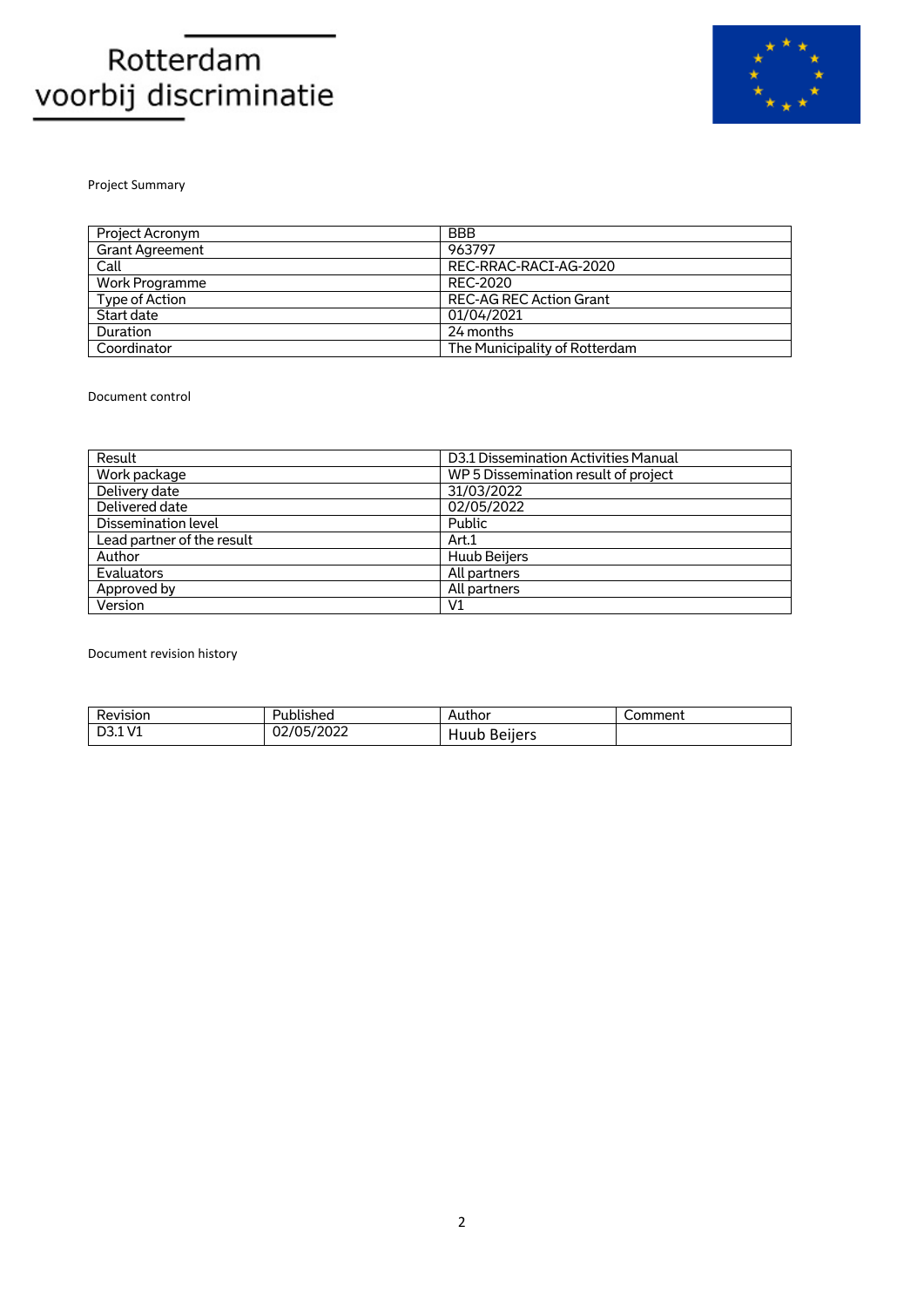

**Rotterdam beyond Discrimination**

# **First analysis of the experiences with and impact of discrimination and exclusion in three Rotterdam communities**

Social capital is a measure of the strength of the social fabric that brings and keeps communities together and enables them to successfully advocate for shared interests. *Bonding* is one of its ' capital modes' and refers to the mutual trust, shared norms and degree of contact of people in a community with a shared identity (ethnicity, neighbourhood, religious belief) (Arneil, 2006). It is a measure of cohesion within a community.

*Bridging* refers to the ability to have contact outside one's own community, aimed at the realisation of a common interest. In line with this, the amount of *bridging 'capital'* is seen as a measure of cohesion within a society and of the impact of asserting oneself as a citizen of a society. *Linking* concerns the ability to do this in connection with those who have administrative or economic responsibility in society. The measure of *bonding* capital according to Putnam, one of the intellectual fathers of the concept, is the degree of mutual trust that people express in those who are close to them (neighbourhood/community) and the number of contacts they have with one another, through which they undertake initiatives to improve their joint position.

In the first phase of the Rotterdam Beyond Discrimination (RBD) project, it is all about strengthening the *bonding* capital: exchanging experiences with each other within the community regarding discrimination and exclusion, strengthening mutual trust and examining which steps need to be taken to make improvements. With this in mind, three meetings were organised with citizens fo Rotterdam from the Jewish community, the Islamic community and the Black community. In this report, the results are presented per community.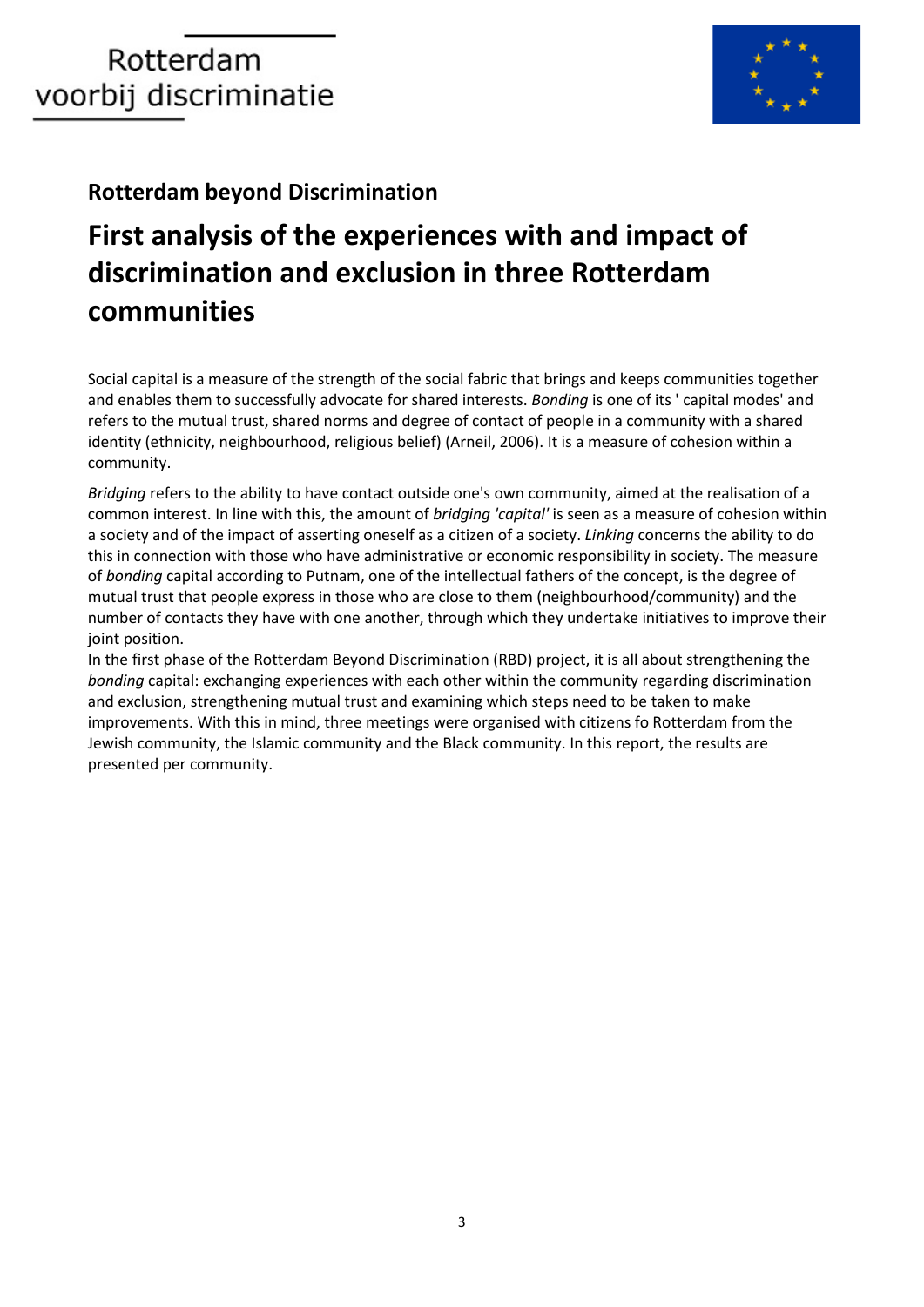

## **1. THE JEWISH COMMUNITY**

## **1.1. Experiences of violence**

During the discussions, many of those involved reported experiences with anti-Jewish violence, or acknowledgement of such experiences. This can vary from explicit forms of aggression at street level based on outward characteristics, to being bullied as a 'Jew', which can involve (direct) negative behaviour, comments, insinuations or treatment because of your Jewishness. Such overt aggression is not a daily occurrence and whether this always involves violence is not a foregone conclusion for everyone. One participant speaks of 'negatively experienced approaches' and emphasises that this experience is coloured by one's own perception. Others point out that the description of the situation should not be too defensive and seem to indicate that the reduction of Jewish people to mere victims and objects is also undesirable. This does not apply to the implicit forms of anti-Semitism that are more frequently noted: "The violence is often used behind your back" (also: De Wit & Fiere, 2021). Experiences are shared about the education system, about discriminatory remarks by fellow pupils and about the failure of school boards to correct this. They talk about the anti-Semitism that they encounter in social media, about the chants on sports fields, about mocking compliments ("Maybe you should be the treasurer because you people are good with money") or about alleged Jewish networks and their infiltration of higher circles in society. Anti-Semitism stereotypes Jewish people and reduces them to objects that are used to reinforce one's own viewpoint. This also applies to philo-Semitism, described by Drayer (2014) as "the hypocritical twin of anti-Semitism", which is more often encountered in orthodox Christian circles and has its roots in the same disparaging thinking as anti-Semitism. One of the participants says that this crosses his path more often than anti-Semitism.

Bornstein (2004) sees both forms of indirect violence as symbolic or representative violence, which dehumanises people and attacks their core values and dignity. Galtung (1990) emphasises that the threat of violence must also be seen as violence that affects the symbolic parts of existence as expressed in religion, language, ideology, art, and knowledge. Like Bornstein, he considers this as a prelude to other forms of violence (direct and structural violence).

A major change seen in society is that anti-Jewish violence is becoming more socially acceptable again, for example in politics and in the opposition to the Covid-19 measures: "It is part of the current social climate and debate. This affects us and our experience, and defines it. This is relevant and is always changing. In the current political climate, we see anti-Semitism emerging in new guises." The reference to the Palestinian-Israeli conflict in the Middle East requires separate attention. The experience is that members of the Jewish community are judged because of their Jewishness. This is experienced as a form of anti-Semitism, because its logic conflates the foundation of the State of Israel with their Jewishness. Not all Jewish people recognise themselves in this. Someone points out that "Israel" does not always refer to "that country in the Middle East", but is also a spiritual concept from which people derive guidance and comfort. In addition, "a black-and-white narrative" is placed over the conflict, which people experience as the unjustified 'whitening' of the Jewish community. Being judged for this, or only being allowed to have a say when one speaks out ("You have to carry a disclaimer"), is experienced as an unjust form of gatekeeping.

Where do these anti-Jewish sentiments come from? The sources lie in Christianity, one of the attendees believes, and from there it has transferred to the Islamic community (also Huttinga, 2018). Also the threat by the 'cosmopolitan' Jew of his own nationalistic sentiments, or the fear of the alleged double loyalty of Jewish people is seen as an explanation. The Jewish sociologist-philosopher Bauman, in his essay on modern man, points to the experience that Jewish people are culturally Other and constantly occupy an outside position within the imagined harmony of the human universe. Even in postmodern conceptions of the meaning of differences between people, the Jewish Other represents chaos that belongs nowhere and has access to knowledge that remains hidden from others. He undermines and infects this imagined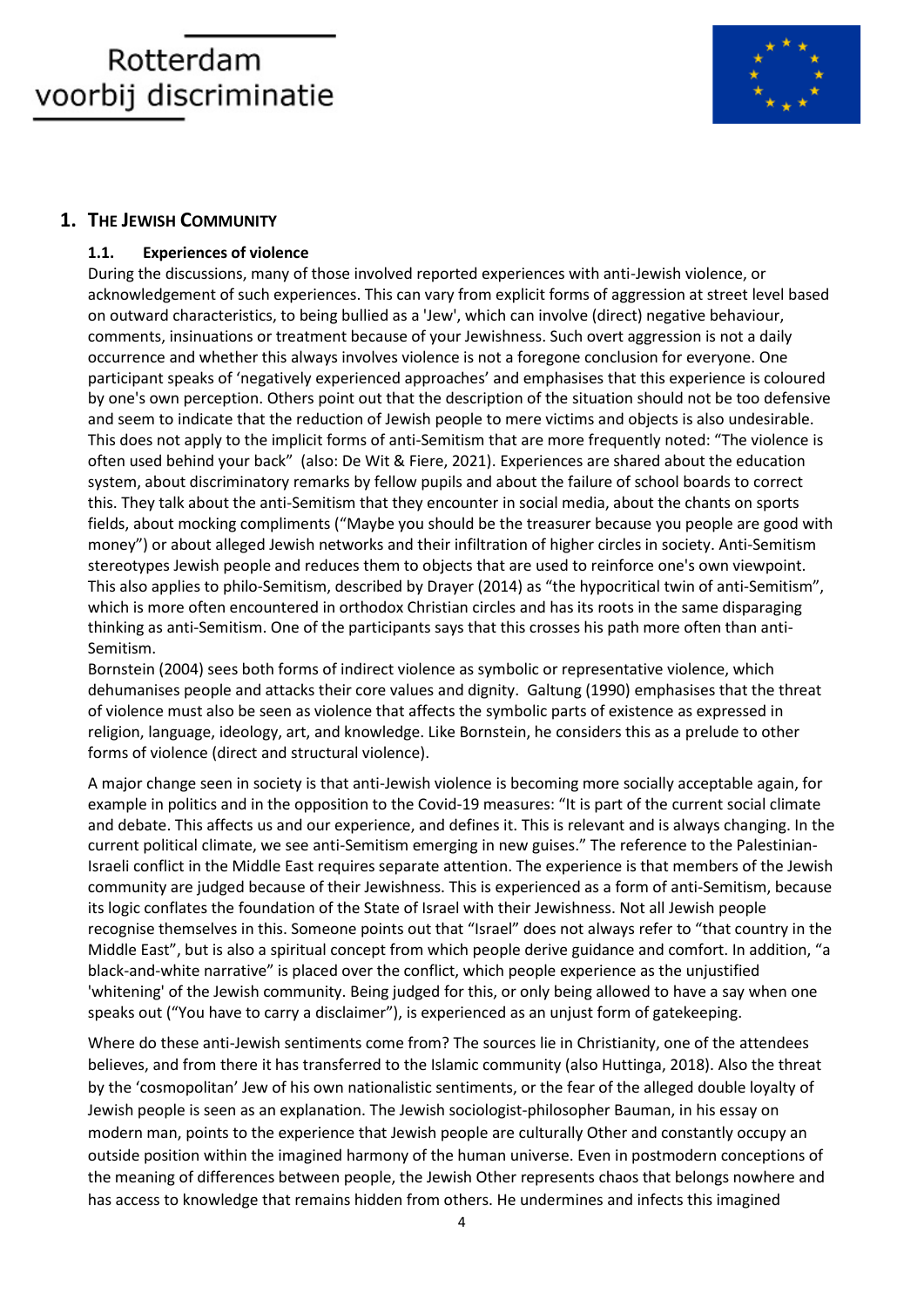

universe with ambivalence in which he is neither friend nor foe (Marotta, 2002). This also reveals one of the most important drivers of anti-Semitism: fear, fed by a lack of knowledge and contact and an ingrained resistance, according to one of the participants.

## **1.2 What does it do to people?**

The fact that the experience of discrimination and exclusion affects people from the Jewish community 'in their core' is in line with the work of the Jewish philosopher Ido Abram, who lists the experience of 'war, persecution and survival' as one of the five defining characteristics of Jewish identity<sup>1</sup> (Abram, 2006, 2017). These are experiences that are not only felt individually but also collectively and across generations. Confrontation with anti-Semitism is an experience that paralyses, and this makes it difficult to react appropriately. Revealing oneself and not wanting to be seen are competing with each other. Some show resilience or try to change course. They prepare themselves for these confrontations. Anticipation and avoidance are typical responses to the constant threat of damage to one's essential sense of identity. Retreating into the role of a victim is rejected. This is precisely what evokes anti-Semitism.

Others look to the future and turn anger into action, e.g. reporting anti-Semitism, or *bonding* strategies within the Jewish community itself,

- a. by surrounding themselves with Jewish people or
- b. through a form of symbolic *bonding*, by deriving strength from Jewish identity, as a moral anchorage, as expressed, among other things, in the existence of the State of Israel.

Finally, there is also a critical interrogative approach especially from the younger participants in the discussion who point out that the Jewish community in the Netherlands seems to be stuck in remembering. They point out that although the recent Shoah was of a different order than earlier attempts to expel the Jewish community, the history of anti-Semitism goes back much further than the Holocaust. It is these young people who actually point out that anti-Semitism is endemic in Dutch society.

## **1.3 Who are the actors who must be addressed?**

Addressing anti-Semitism is not primarily the responsibility of those affected by the violence. Many examples of anti-Semitism can be found in the education sector. Therefore, educational organisations seem to have a role to play in tackling it, as do sports clubs (especially football). In addition, there is the endemic anti-Semitism (and philo-Semitism) that manifests itself in beliefs that are legitimised by religious convictions, or feelings of nationalism and identity, and is also expressed in the media (including social media). The media are too often uncritical platforms and channels for spreading the message of anti-Semitism.

It is not only the message, but also the is anti-intellectualistic tone of the conversation (especially within social media), making it difficult to show oneself as a critical thinker and encumbering the route to a free debate or dialogue.

The Municipality of Rotterdam<sup>2</sup> is given a key role both as a standard-setting authority, as a facilitating authority for new policies and as the bearer of a culture in which dialogue and free debate are paramount. The latter is currently being overlooked. On the Rotterdam scale, politics will also have a role to play in putting a stop to the anti-Semitism of politicians and the media. Finally, the Jewish community itself must become more open to non-Jewish inhabitants of the city of Rotterdam.

<sup>&</sup>lt;sup>1</sup> Five defining characteristics of Jewish identity (1) religion and tradition; (2) the bond with Israel and Zionism; (3) war, persecution and survival; (4) personal history; (5) the interaction between Jewish and Dutch culture (Abram, 2006).

<sup>&</sup>lt;sup>2</sup> The term "Municipality of Rotterdam" seems to be used as a concept which refers to local admninistration, politics, and the institutions directly or indirectly related to them, such as public order institutions, culture, education, etc.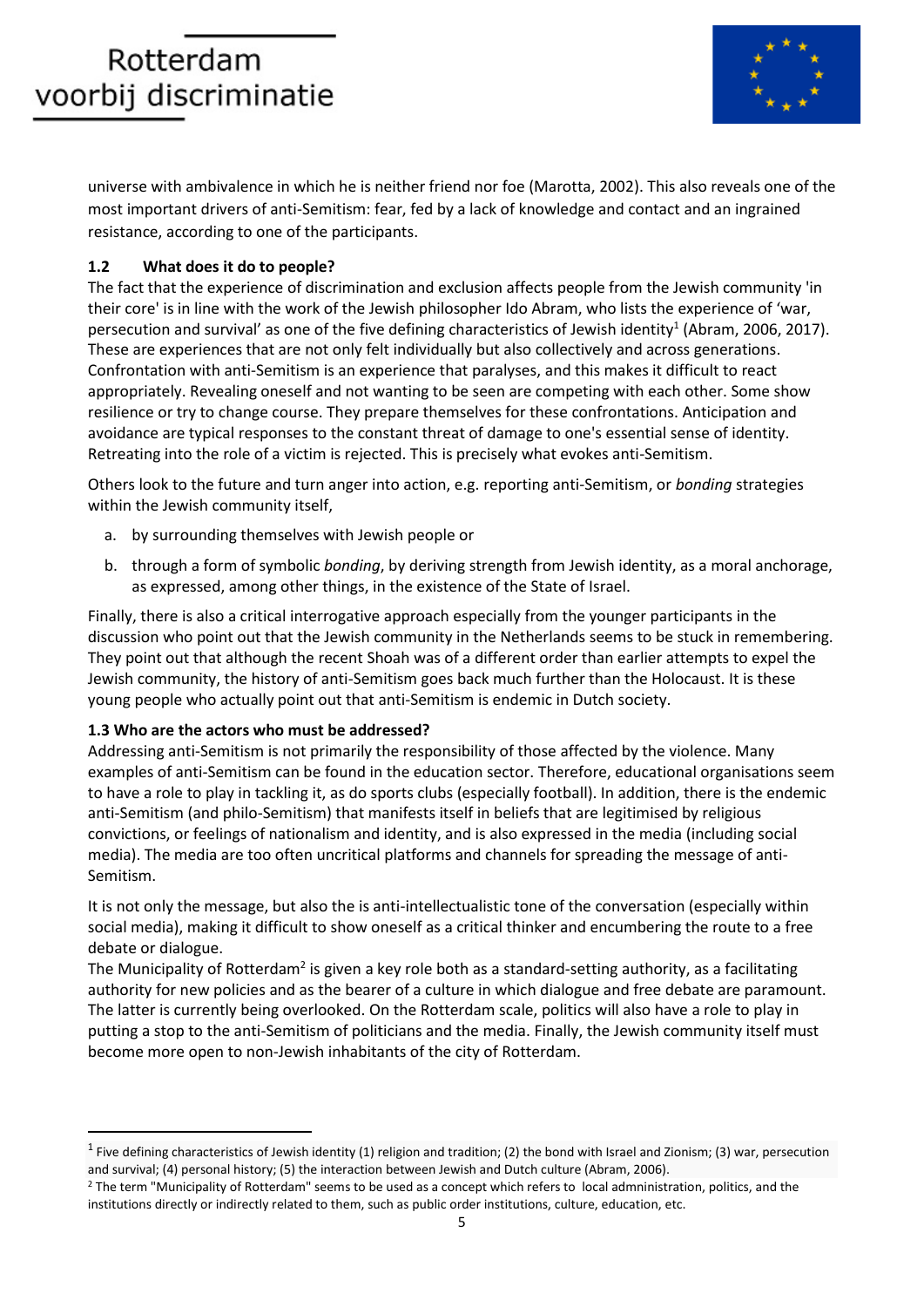

### **1.4. Prospect**

### 1. *Bonding***, anchoring and reflecting**

Anti-Semitism has long been with us and always seems to rear its ugly head in new guises. *Bonding* is the conversation between Jewish people in which they come into contact with each other, share experiences and take initiatives to bring their situation to the fore. The discussions bring the differences in views and thoughts that exist within the Jewish community to the fore. For example, the paradox of profiling yourself: you want to be seen, but at the same time you don't want to be considered as different. There is a call to investigate discrimination within the Jewish community. One imagines starting a conversation between the generations who have different experiences, discussing the place and meaning of past traumas, the meaning of remembering in relation to the questions that the future poses to young people. *Bonding* is an active process that contributes to the development of Jewish identity and that the community must be able to safely undertake in its own environment, to meet each other and develop trust in order to engage in external conversation. The participants want continued investment in the opportunity for communities to conduct a dialogue among themselves and between the community and the people in the city.

#### 2. **Guarding and protecting**

The participants see the local administration and politicians as the carriers and guardians of this normative framework, by propagating and shaping it in a powerful and positive manner, but also by enforcing it in an unambiguous way when boundaries are transgressed in the city. Rotterdam must take a much more active, proactive and resolute stance when it comes to its Jewish citizens and the experience of anti-Semitism. Particular reference is made in this context to the derailing of the media and politicians.

Rotterdam can also do this by making the reporting of anti-Semitism more accessible to citizens of Rotterdam and making its own employees more sensitive to signals from people who are affected by anti-Semitism.

### 3. **Positive perceptions, knowledge and contact**

The ones to be addressed for problems of discrimination are not the people who are affected by it, but the perpetrators of both direct and indirect and institutional forms of violence. Research shows that fear and dissatisfaction with one's own social situation, which turn into anger and aggression, give rise to anti-Semitism and discrimination. Engaging in a dialogue with others, transferring knowledge and building bridges, opening up, increasing visibility and a more positive image of the Jewish community/identity are activities that can contribute to an increase in common grounds in Rotterdam. Instruments to achieve this include cultural encounters, such as a Jewish film festival, the activities of the Belvédère storytelling centre, the annual Hanukkah celebrations, but also educational programmes about Jewish history and anti-Semitism (also Wallet, 2019).

The participants see a stimulating and supporting role for the Municipality of Rotterdam, but also for the Jewish community itself, which must step forward and present itself.

#### 4. *Acting together*

The participants in the discussion see *bridging* as a form of sharing experiences and knowledge with other groups that experience discrimination. *Bridging* provides a clearer insight into the sources of anger, makes them more understandable and therefore easier to change. This also relates to the conversation with the local administrators to interpret current daily experiences of anti-Semitism (*Linking*). Where old points of view and standards are no longer appropriate, it is necessary to find new words and new points of reference that can once again give a foothold in the face of resurgent anti-Semitism. As an example, the bullying protocols used in schools to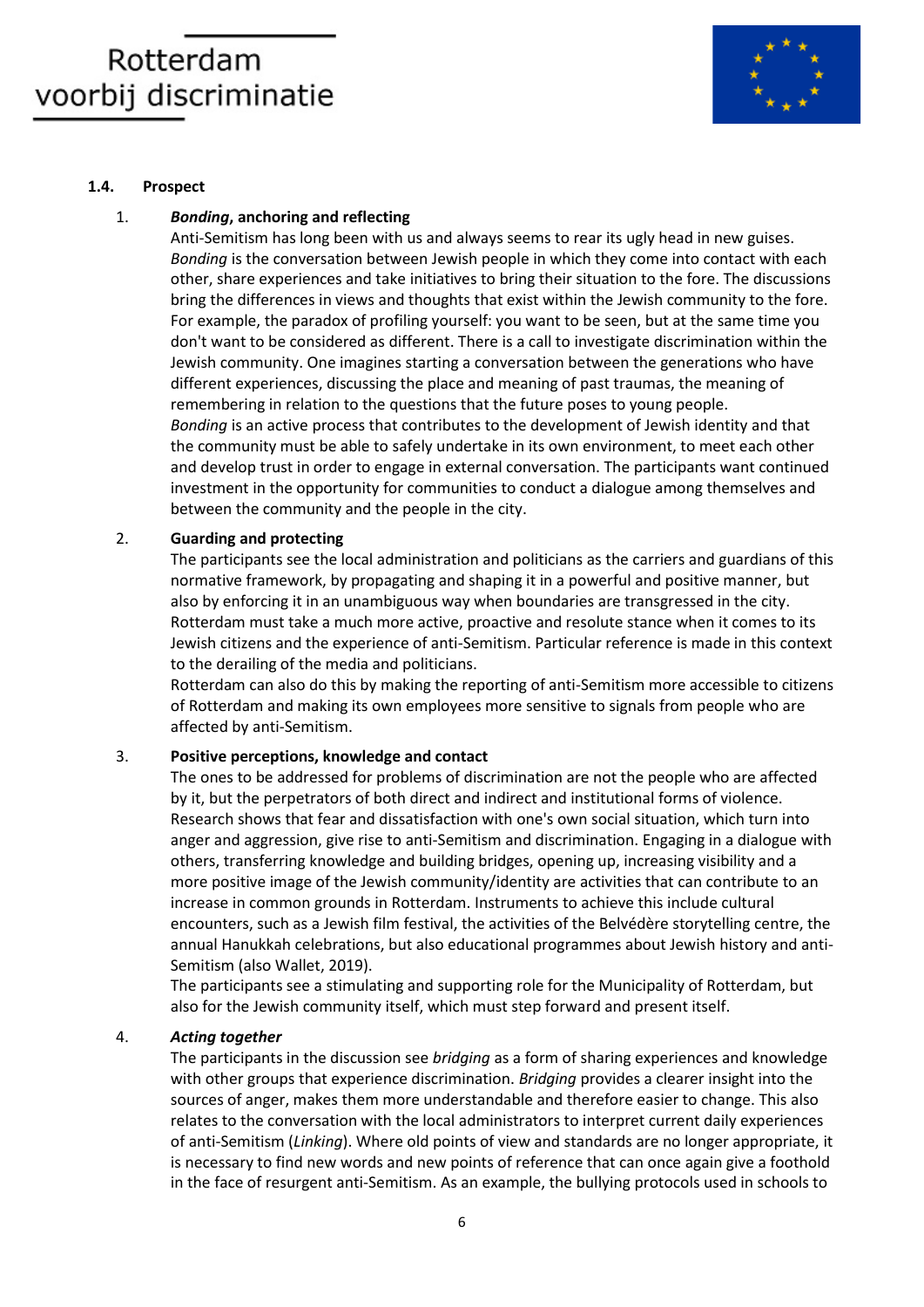

combat anti-Semitic behaviour are considered as inadequate. The municipality is asked to take a critical look at its own functioning. Ultimately, the aim is for both the *Bridging* and *Linking* processes to become more firmly embedded and to stop being incidental.

# **2. THE BLACK COMMUNITY**

## *2.1 Bonding* **and the Black identity**

The participants are generally satisfied with the meetings of the Bonding phase of the Rotterdam Beyond Discrimination project because of the positive manner of being together, in an open atmosphere, safe, with room for discussion and hope. A 'Black identity' refers to a shared history and origin (ancestry) that people experience (Esajas et al., 2021). The participants see a Black identity that is transnational and does not allow itself to be limited by language barriers, but expresses a shared experience in an own language. In doing so, they make this visible, verifiable, and changeable where it is damaging. The experiences that are shared offer a counterweight to the dominance of the one-sided images that one is confronted with (Clifford, 1988).

## *2.2* **Experiences of violence**

Esajas et al. (2021) report that anti-Black racism is widespread in society. This picture is confirmed in the Rotterdam discussions. What kind of experiences are there and what does it do to people?

Institutional racism is the heaviest weight. "That has to change," says one of the participants. The proposition is that tackling institutional racism is a social and moral responsibility, while changing individual behaviour is the responsibility of the people concerned . Institutional racism is expressed in explicit exclusion, but also in subtle forms of violence, which run along lines of unwritten rules that are difficult to pin down. This everyday racism refers to the experiences of exclusion (conscious and unconscious) that one experiences in all areas of life (work, safety, education, income, housing, etc.) and becomes meaningfull in the context of the accumulated memory of past discrimination and exclusion. Experiences of unequal treatment vary, from large-scale institutional violence, such as the Childcare Benefits Scandal ("*Toeslagenschandaal"*) , the state pension gap of elderly people from Suriname and the Rotterdam Act, to unequal treatment and missed development opportunities at work, to poor guidance of Black children in education, negative school recommendations, to discrimination in (mental) healthcare that has not paid enough attention to the pathogenic effects of racism.

This violence weighs heavily on the minds of the victims and is difficult to combat, especially when there is a situation of authority and dependence, as in education. Criticism is dismissed with stereotyping as 'too dominant behavour': "I'm yet again that angry Black man who is always an activist. I'm really not going to do it anymore." Finally, there are also participants who are victims of direct forms of abuse of power and violence, particularly police violence.

The structural violence that participants identify is massive and is experienced as intangible and unchangeable. It is violence that keeps on reinforcing itself. "It's the way the questions are asked and Black people are used. It's the method they use," said one of the participants. This is what Franklin & Boyd-Franklin (2000) also assert when they say that the many forms of everyday violence serve as 'status reminders', through their implicit message of unworthiness and humiliation to the recipient (2000:36). The challenge is to understand how the interrelationship and actions of institutions towards Black people form Rotterdam shape the fact that people who are seen as deviant and less entitled are also treated as such and thus actually defined as deviant and less entitled (Nicolai 1997, Hall 1992, Morgan 2014). An example is given by a young woman who talks about her work with young people who are disadvantaged in the labour market: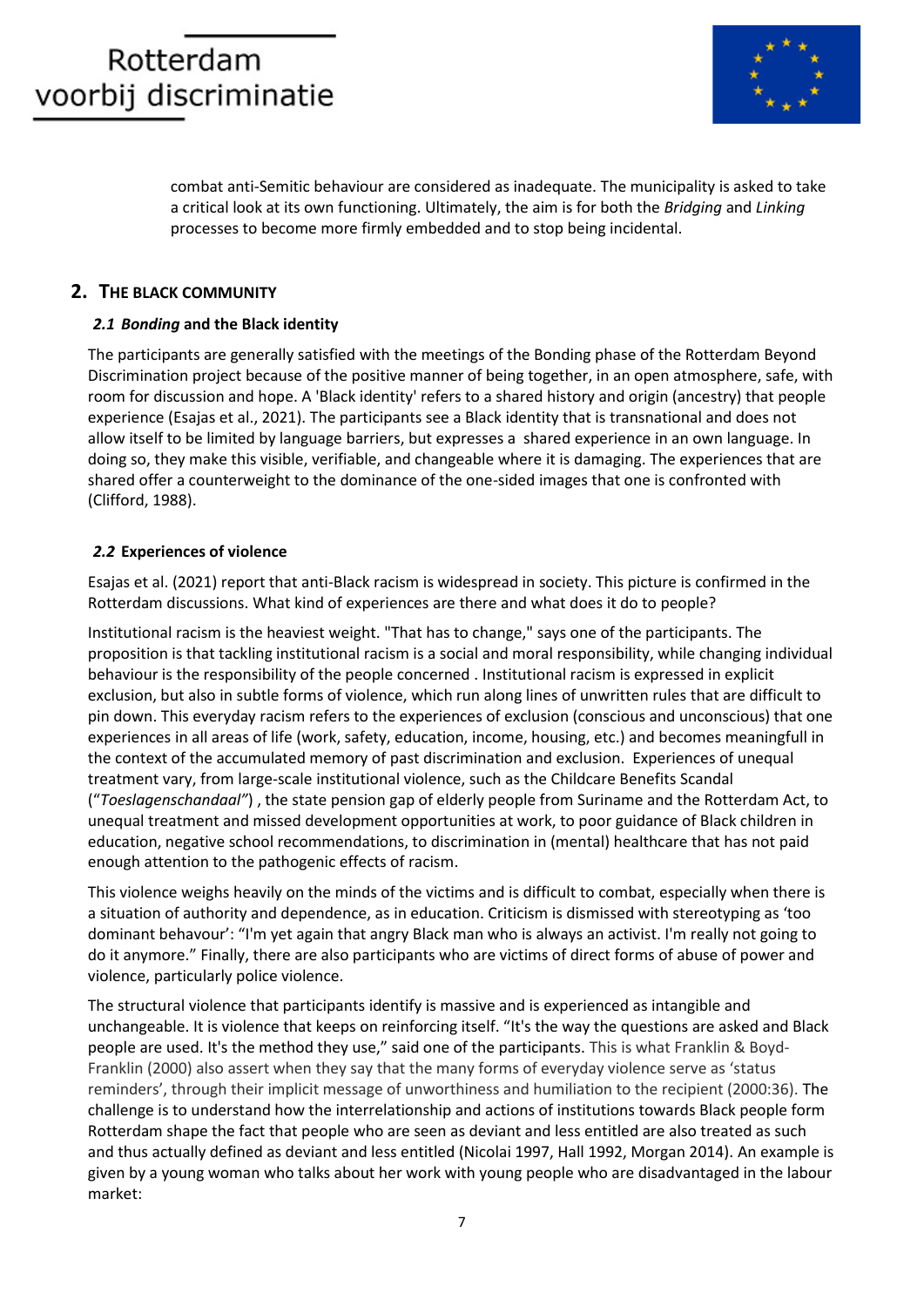

"During a discussion with young people from the target group, in the context of a meet and greet, a policeman asks if anyone wants to work for the police. Nobody raised reacted. The officer then says: 'That's a shame, because we do have a lot of contact with you.' 'This officer must be aware,' tells this participant, 'that it is not natural for these young people to see contact as personal, when someone is wearing a uniform. That is not the case either in situations of ethnic profiling, in which the official doesn't consider you as a subject, but just looks at the outside."

### *2.3* **Figures**

In Rotterdam, anti-Black racism is not registered, in contrast to the situation in Amsterdam. If we extrapolate the Amsterdam figures to Rotterdam, this would mean that 161 reports of anti-Black racism would have been made to RADAR/police in 2020. This is not a good picture, because there is limited willingness to report incidents; according to research, only 3% of the experiences of discrimination are actually reported (Andriessen, 2017).

Participants also doubt the significance of figures based on white definitions, which give a distorted picture. "Nobody trusts these institutions. If you ask people anonymously, you hear very different things", explains one of them.

### *2.4* **What does this do to people?**

Being confronted with violent structures leaves scars on the body, the mind and the soul (Galtung, 1990). The discussion participants demonstrate this in their reactions.

### A. **Structural precariousness of existence**

Deprivation of equal opportunities means that one falls short and cannot develop and ends up in a situation of structural precariousness of existence. This results in what Scheper-Hughes & Bourgois (2017) call the structural violence of poverty, social exclusion, chronic stress, unemployment, illness and systematic devaluation.

### B. **Been made invisible**

Discussion participants from the Black community feel silenced and belittled in being confronted with derogatory images of Black people on a daily basis. Sometimes they are literally silenced because there are no words for the experiences they face. They always see the same 'wall of white men' that belittle their message and stigmatises them as unaccountable and out of control. "We are not silent" said a participant of Cape Verdean origin, "but we have to keep quiet".

This also leads to a loss of hope and confidence and to the paradoxical situation where people start behaving according to the image that is portrayed of them and are put in a position of dependence (*gaslighting*). The example of the woman who recounts how, after receiving a wrong school recommendation (LHNO), she deliberately started underperforming in order to not be excluded. It leads to constant anticipation, because one is wary of micro-aggressions, and because one wants to avoid evoking them in the other person. These are paradoxical messages that seem to contradict the self-image of Dutch culture that constantly speaks of personal freedom and 'being yourself'.

## C. **Overcharged**

Some say they were brought up with the ethic of working hard, harder than others. This leads to being overwhelmed and fits in with the observation in this group that Black people 'have to work twice as hard, for half the money'. In addition, reference is made to the perception of white people that Black children are older than they really are. They are considered more responsible and strong-willed than is psychologically and developmentally appropriate. Black girls are seen as less innocent than their white peers and Black boys are at greater risk of being found guilty of crime and facing police brutality. In psychology, this is called 'adultification' (Goff, Jackson, Di Leone, Culotta, & Ditomasso, 2014, Epstein, Blake & González, 2017).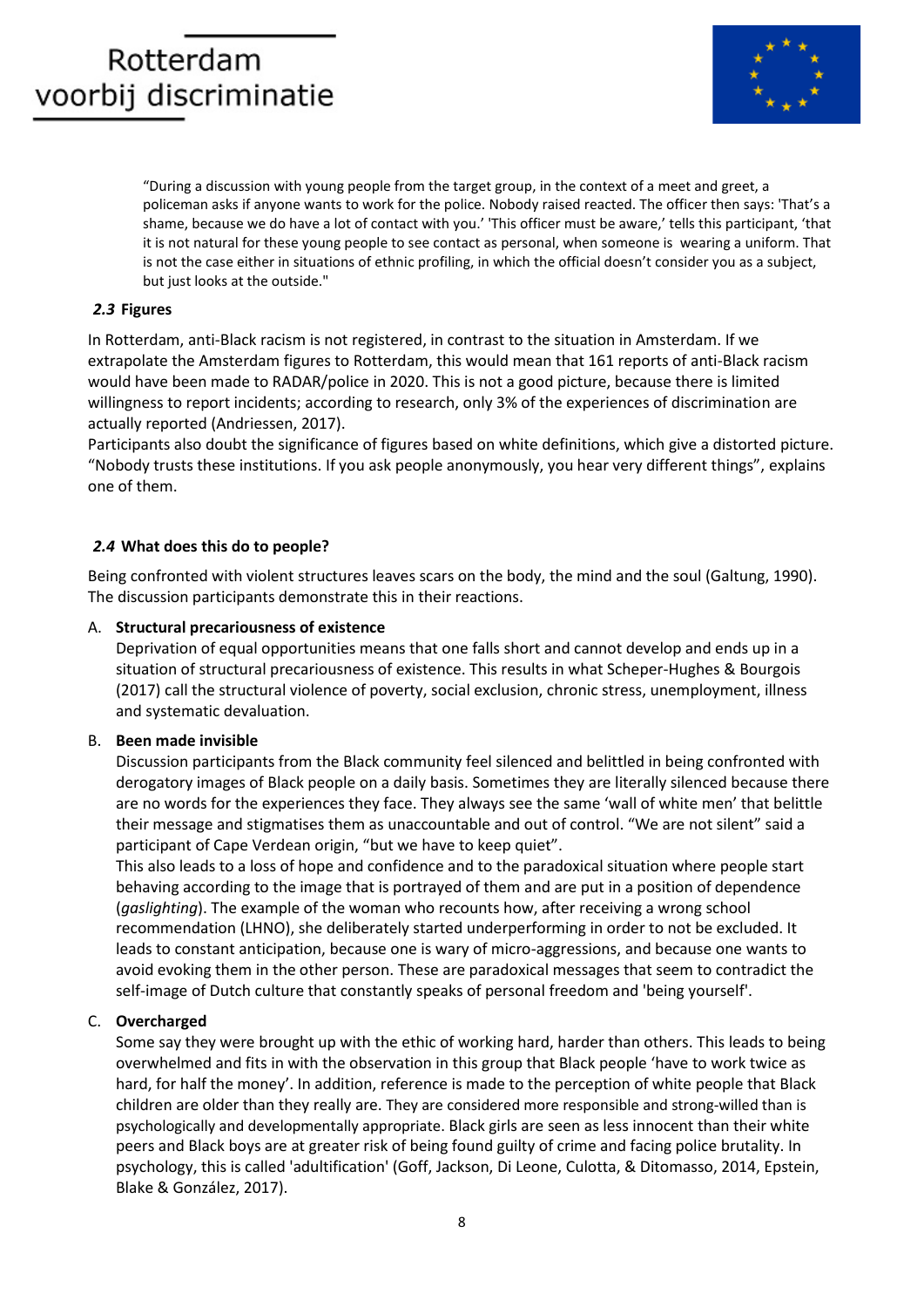

## D. **Injured**

All this leads to chronic stress and constant vigilance and anticipation that can explain the serious physical, cognitive and psychological disorders that occur (Hosper & Loenen, 2021). Healing is important, being able to process events. A bonding meeting is important for this, as an instrument for empowerment.

## E. **Torn**

Racism tears people apart. This applies to people personally who only see themselves confronted with the practices of large institutions and are told that they are fighting for something that is improper, not worthwhile, and that they themselves are not good. The participants also see disunity in their communities and within families. There is a disconnect between the different generations. There is a lack of understanding on the part of the older generation, sometimes disappointment, and the expectation that the younger generation will deal with it.

What we end up with is damage, being torn apart, resignation, fear and stress, devaluation and a situation of structural instability. Resisting it and counterbalancing the implicit nature of white domination takes a long time. More than in the other communities, this becomes clear in the discourse of the Black community and people seek meaning in bonding, as a *safe space* for themselves.

## *2.5* **Where does the violence come from?**

Professor emeritus of anthropology Gloria Wekker points to the dominant self-image of the Netherlands as a small but equitable country, ethically correct, colour blind, free of racism, and a beacon for others. In addition, she points to the colonial past stored in the collective unconscious, which dismisses racist actions and statements as incidents, innocent jokes, or as well-intended. The history of slavery and colonialism is systematically kept out of the collective consciousness, so that social inequality and racism are not seen as systemic. Algerian-French psychiatrist Frantz Fanon (1971), among others, saw and experienced how the perspective of Westerners interferes with the identity of people of colour.

Violence can take many forms, according to Scheper-Hughes & Bourgois (2017). It leads not only to physical harm, but also to the erosion of individuality, the sense of dignity and identity. Bornstein (2004) calls this 'symbolic violence' which attacks and dehumanises the core values and dignity of people. Symbolic aspects of existence are affected such as religion, language, ideology, art, and knowledge. "Dehumanisation places the victim outside the community, outside the circle of moral conduct, and leads to empathy being withheld. By helping ordinary people distance themselves from the pain of those who suffer, symbolic violence enables them to commit or justify heinous acts of armed and structural violence" (Bornstein 2004:111).

## *2.6* **Who are the actors that need to be addressed?**

The violence that the participants focus on is systemic violence that is woven into society and becomes visible in the way victims are perceived and treated in the practices of social institutions (agencies, services, professionals). Mentioned are:

- (1) **Education** (poor guidance, an inaccessible internship market and negative images due to poor school recommendations)
- (2) **Employers**, and a less accessible labour market.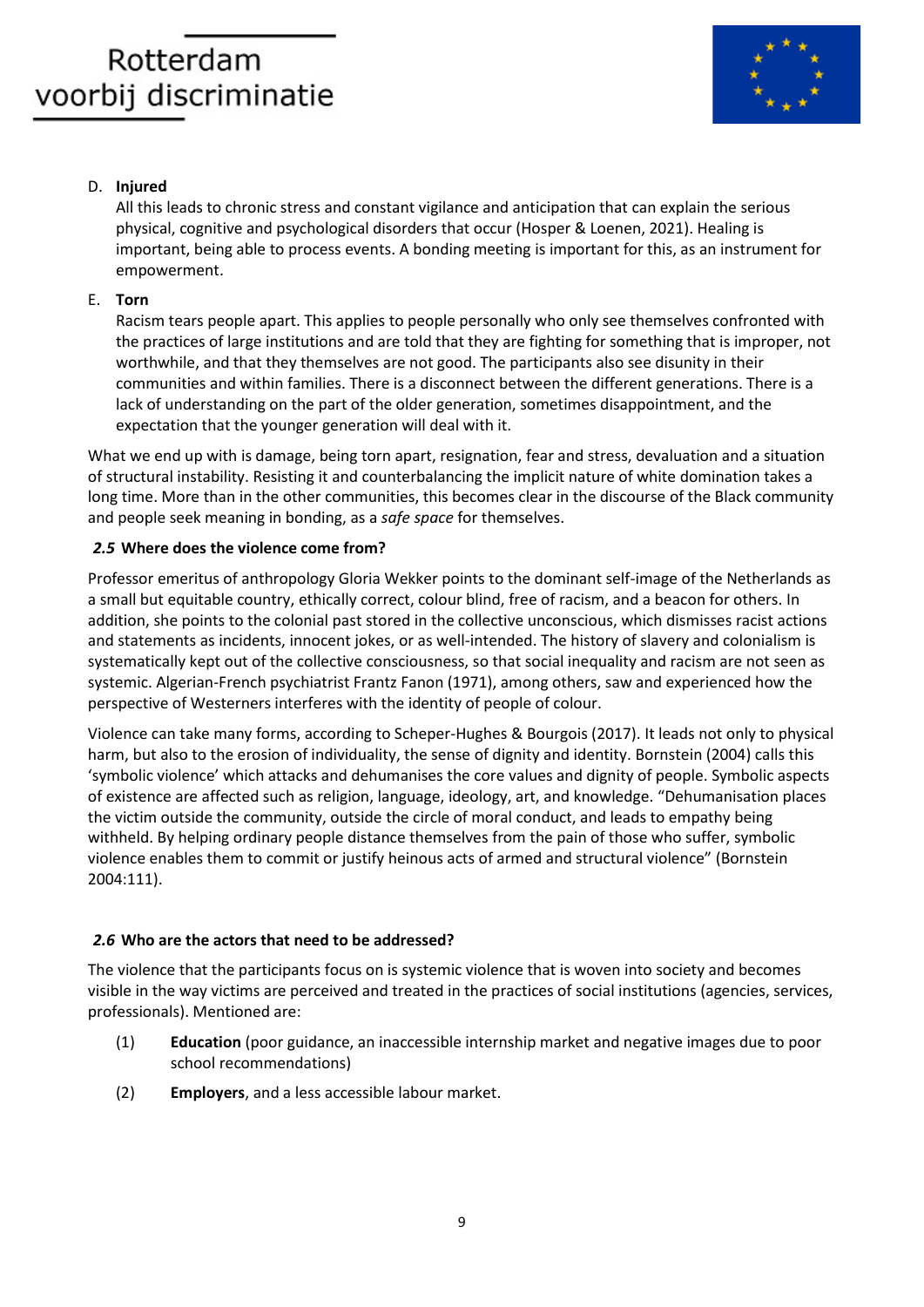

- (3) **The administration** both locally and nationally. People want a recognisable and accessible municipality that is vigilant with regard to discrimination and exclusion, and is accessible in its service provision.<sup>3</sup>
- (4) **Government services**, such as the Tax and Customs Administration and the Police (ethnic profiling and abuse of power).
- (5) **Politics**: openly anti-Black racism by politicians. This also applies to the (social) media.
- (6) **Public and private organisations:** housing corporations, estate agents, mortgage lenders and private landlords; healthcare and sports clubs (selective accessibility, discrimination).
- (7) **Legal support** and accessible and affordable (social) lawyers.
- (8) The **Black community** itself.

## *2.7* **Suggestions for themes:**

During the discussions, themes were mentioned that should be addressed in the follow-up and should lead to concrete agreements and initiatives to bring about change.

- 1. Black people from Rotterdam want a platform where they can speak out and share and develop their knowledge. A place where they can formulate their own values and norms, which can provide support and counterbalance the dominant attitudes regarding the Black community, the need for a hub for Black entrepreneurs, a support centre when words are lacking to express what they are experiencing.
- 2. Addressing the fact that personal experiences of discrimination and racism are not neutral. 'Being confronted with it over and over again is emotionally draining.' This means that the history of racism, slavery and colonial violence must be dealt with in a prudent and respectful manner as part of the national inheritance.
- 3. Diversity in the municipal apparatus. It is important that the diversity of Rotterdam society is represented at all levels of the municipal organisation, not only in the lowest levels.
- 4. Education and healthcare are often mentioned as areas where change is needed. For example, education that pays more attention to decolonisation and anti-racism, learning to deal with experiences of racism and discrimination, and the unconscious prejudices of teachers. With regard to (mental) healthcare services, the importance of healthcare that is sensitive to the pathogenic aspects of (long-term) experiences with racism and discrimination is pointed out.
- 5. The ability to report and register anti-Black racism by ameliorating the accessibility of RADAR and the police, and the availability of accessible legal support are necessary for this.
- 6. Providing training that leads to a change in attitudes among white professionals.

<sup>&</sup>lt;sup>3</sup> Accessibility is understood as: available, affordable, approachable, acceptable and connected (Beijers, 2020)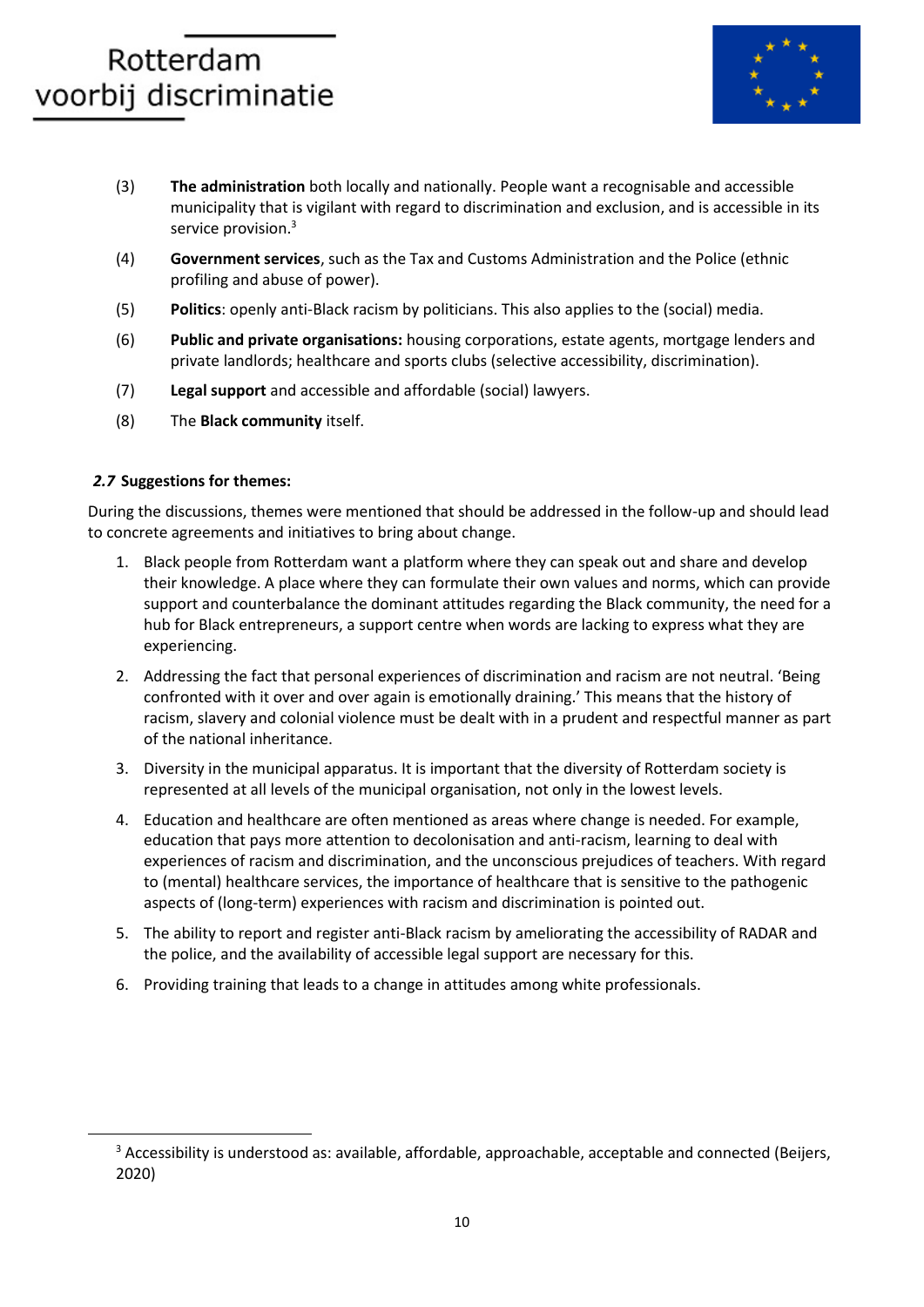

## **3. THE ISLAMIC COMMUNITY**

## *3.1 Bonding*

The bonding discussion with the Islamic community in Rotterdam had 20 participants in three meetings. Due to the restrictive Covid-19 measures, the second meeting was held online.

Participants generally valued the fact that there was space and opportunity to share individual experiences and find shared norms on an important theme: discrimination and racism. They felt sufficiently safe to do so and expressed a desire to extend and repeat the exchange. One point of criticism concerned the open agenda. There was a need for clarity about the direction and purpose of the exercise.

The dialogues provided a perspective for change and the availability of more resources (information, knowledge, support) (Arneil, 2006). This is on the level of 'tips and tricks' and on the level of creating new knowledge, awareness and depth, which counterbalances negative images (Clifford, 1988). "We learn to talk about what one is going through, that you're not alone and that you can do something in return and that makes me stronger", tells one of the participants. There is real hope and confidence that systemic change is possible.

## *3.2* **Experiences of violence / Islamophobia and its manifestations**

Islamophobia stands for negative images, symbols, texts, interpretations and attitudes towards 'Islam' and 'the Muslim'(Vijlbrief, Wit, & Fiere, 2021). These lead to social exclusion and unequal treatment of Muslims in the cultural, social, economic and political domain.

Participants see this negative sentiment everywhere in society, in three forms.

## *Institutional discrimination*

By far the majority of experiences relate to institutional discrimination which is woven into the way of working of institutions. It manifests itself in explicit exclusion, but also in subtle forms of violence sometimes conscious, sometimes unconscious and along lines of unwritten rules. They are experienced in all areas of life (work, security, education, income, housing, etc.) They are often difficult to pinpoint, and acquire significance because they are part of a long series of similar events, sometimes from the past, which have accumulated over time. It leads to exclusion or to blocking one's chances of a career or access to social services such as care or housing that one needs. One participant says that her husband wrote more than two hundred application letters before he was invited for an interview. Others are rejected because apparently they don't fit into the team, the care model, the image etc. (which is invariably onesided in its composition). Others point to the negative school recommendations that pupils from Muslim families receive.

It's not easy to influence this. Certainly not when you're up against someone who determines how the situation may or must be defined or assessed. Moreover, one sees that the problem is often glossed over. Police reports of discrimination are not recorded, and reporting Islamophobia is difficult in itself because that 'checkbox' doesn't exist in the register.

Muslims more often see a 'world above' confronting them in which they don't recognise themselves and on which they have insufficient influence. Part of it are the files, filled with negative images, which haunt people for years. This world above views them with suspicion and does not take them and their culture and background seriously. The stigma resides in the system, which rejects or silences people based on prejudiced images of peoples and of their religion and culture.

### *Hate encounters 1*

There are daily hate encounters, treatment in an aggressive tone because of their Muslim background or their ethnic background, from people with whom one has functional contact. Often directed towards visible symbols, such as a headscarf or not shaking hands, which are seen as disqualifying. The reaction is often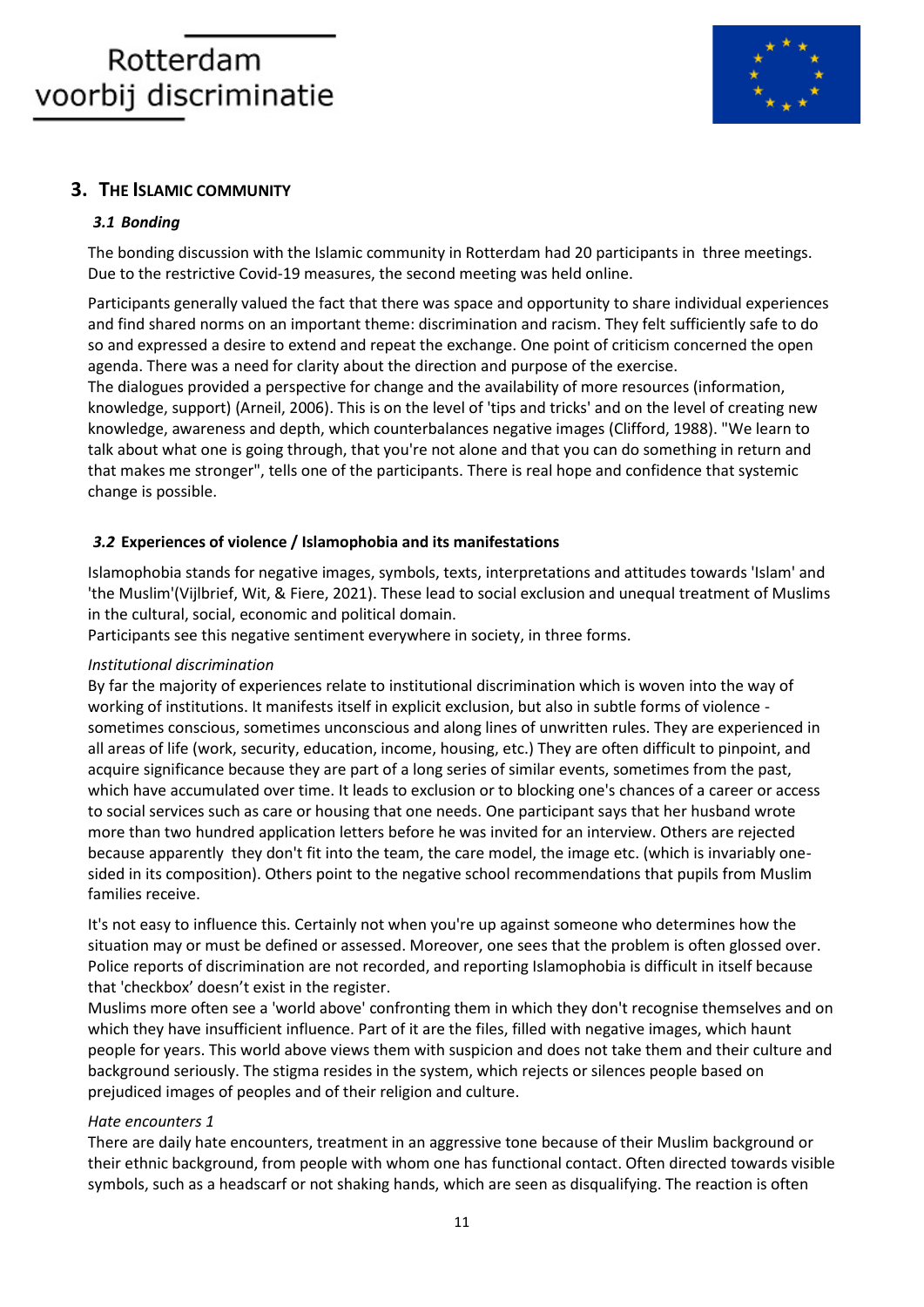

based on implicit prejudice. One of the participants states: "I quit my technical studies because none of the students wanted to work with me because I wear a headscarf", or an internship supervisor concluding after a rejection: "You shouldn't have worn a headscarf, now I can't do anything for you". This experience is not an isolated one. Experiences are shared about people who don't want to cooperate with Muslims or show distrust when someone applies for a job. These are experiences that are linked to wearing a headscarf. The examples are numerous. The act itself stings, and the silence of bystanders is experienced as a 'conspiracy of silence'. A woman from the healthcare sector recounts: "During a meeting, a colleague said that a client had asked him to clean up something. He had responded: "I'm not doing that, my name is not Fatma." She felt attacked by this. "And what really hit me was that nobody said anything." She didn't dare say anything herself, she was the youngest in the team and the only one of colour.

## *Hate encounters 2*

Finally, there are also hate encounters on the part of people with whom one is not in contact, which are also triggered by visible symbols, but then often evoke more conscious and targeted acts of aggression. This can range from direct physical aggression, such as heavy-handed police control of a mother with her 16 year-old son, to forms of negative and taunting behaviour directed against a person, such as the bus driver who refuses to stop, a passer-by who shouts: "You are slaves", or the quasi-interested questions such as "That headscarf must be hot?" or "What kind of a cloth is that?" This also includes ethnic profiling: "If you are a young person 'with a North African appearance' you are constantly taken out of the queue at checkpoints."

The context in which this happens is relevant. In an environment with a lot of diversity, these kinds of remarks are made less often. This applies to the neighbourhoods where one lives, but also the place where one works or learns: "In primary school, when I was 10 and the only 'immigrant', fellow pupils always wanted to beat me up because I was an 'immigrant. I didn't dare tell my father."

Conclusion: There is a massive amount of experience of being denied equal opportunities for and access to necessary amenities and resources (education, work, legal status) in society, as well as hate reactions and direct aggression, directed at the individual, in the form of demanding accountability, rejection, or ethnic profiling.

## *3.3* **What does this do to people?**

Being confronted with violent structures leaves scars on the body, the mind and the soul (Galtung, 1990). The participants in these dialogues demonstrate this in their reactions.

### **a.** *Structural precariousness of existence*

Deprivation of equal opportunities means that one falls short and cannot develop and ends up in a situation of structural precariousness of existence. This results in what Scheper-Hughes & Bourgois (2017) call the structural violence of poverty, social exclusion, chronic stress, unemployment, illness and systematic devaluation. A woman speaks of her husband who is constantly rejected: "The worst thing I found was that he was not even surprised. You actually see your husband, a proud man, crumble."

### **b.** *Becoming demoralised*

Several participants show resignation to what happens to them. They don't want to dwell on it or report what has happened to them because they think they have no influence over it. Others do not dare share their experiences because the environment is unsafe, or because they think they should be 'realistic': "This is not our country, we shouldn't expect too much." The experience of discrimination can also be so woven into daily life that people no longer notice that it happens.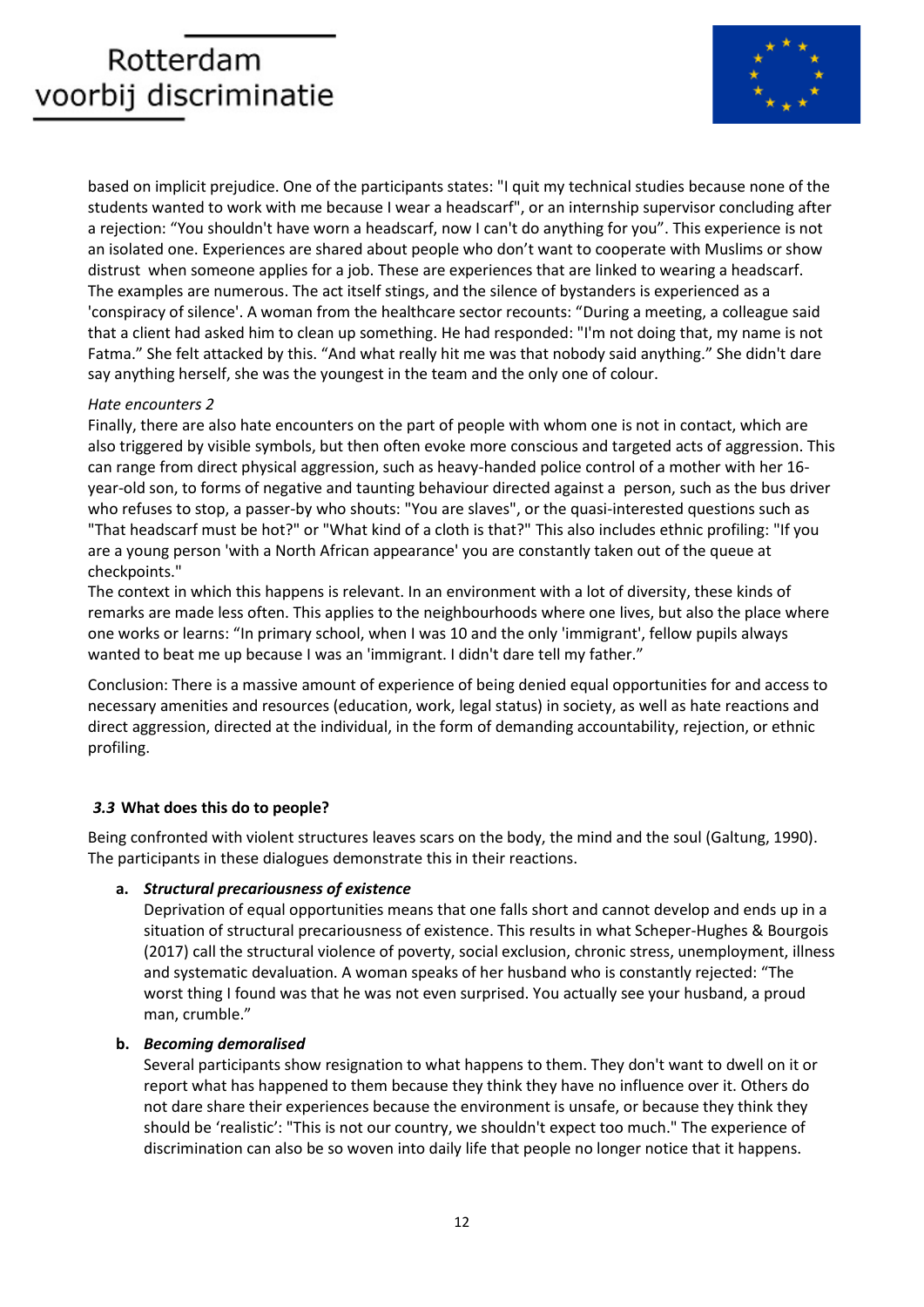

"When you experience so much, you get a feeling that it doesn't matter anyway. When I was younger I got angry, but not anymore. Now I almost feel like a drama queen if I say something about it." "It's actually weird but often you don't even notice that you are being discriminated against." "A day doesn't pass without discrimination, but we don't realise it any more. I don't enter into confrontations anymore."

### **c.** *Continuous alertness, stress, stagnation and doubt*

Another group of reactions indicates that people store up their negative experiences and start living according to them, by anticipating and being constantly alert. This produces constant stress, doubt and feelings of inferiority and in the long run makes people sick (Selten, 2012). The young woman who was rejected for practical training, reports that she was 'quiet for a few days'. She doesn't know why this happened: "Your dream has been taken away." Another said: "Discrimination is always packaged in a way that makes you doubt yourself."

### **d.** *Made invisible*

A fourth group of reactions comes from people for whom the experience affects them so deeply that they are silenced. "You have no words for what is happening to you," someone says. "But it gets into your head." Victims experience a loss of dignity and don't want to show it. Sometimes, one literally wants to become invisible by not standing out. It is better to shave off your beard, says a mother to her son, even if he feels he is sidelining himself by doing so. This becomes even more painful when the image of the other person is internalised. One of the participants tells how she started behaving according to the negative recommendation from her primary school and deliberately underperformed in order not to be out of place. She started behaving according to the negative label she had received. This is the phenomenon that Bourdieu (2017) called symbolic violence.

The negative effects of these experiences are the structural violence of poverty, social exclusion, chronic stress, unemployment, illness and systematic devaluation. Those affected feel silenced, because of the intangibility of the experience, out of shame, or because images are internalised. Cultural violence is a constant, something that is perpetual and permanent, argues Galtung (1990), and resisting it requires great patience and counterweight in the form of positive images and knowledge that can counterbalance the implicit nature of domination (Bourdieu, 2017; Bourdieu & Wacquant, 2017; Clifford, 1988). The participants also want to show this counterbalance, which is a fifth reaction to the violence:

### **e.** *Going one's own way*

Some of the participants also turn away from the violence and don't want to be touched by it anymore. They concentrate on their own future prospects, based on their own standards and values. This can be done, for example, by becoming their own boss, in an environment that offers enough support and security, but also by resorting to a stronger experience of faith: "It was precisely because of the confrontation with Islamophobia that I began to immerse myself more in faith and chose to wear a headscarf." They find comfort and support in this. Some seek strength by working on empowerment, for example by teaching young people to stand up for themselves better and to talk about their experiences. "You can influence your own behaviour", explains one of the participants. Seeking dialogue and transferring knowledge, for example in education, is also seen as a tool for bringing about change.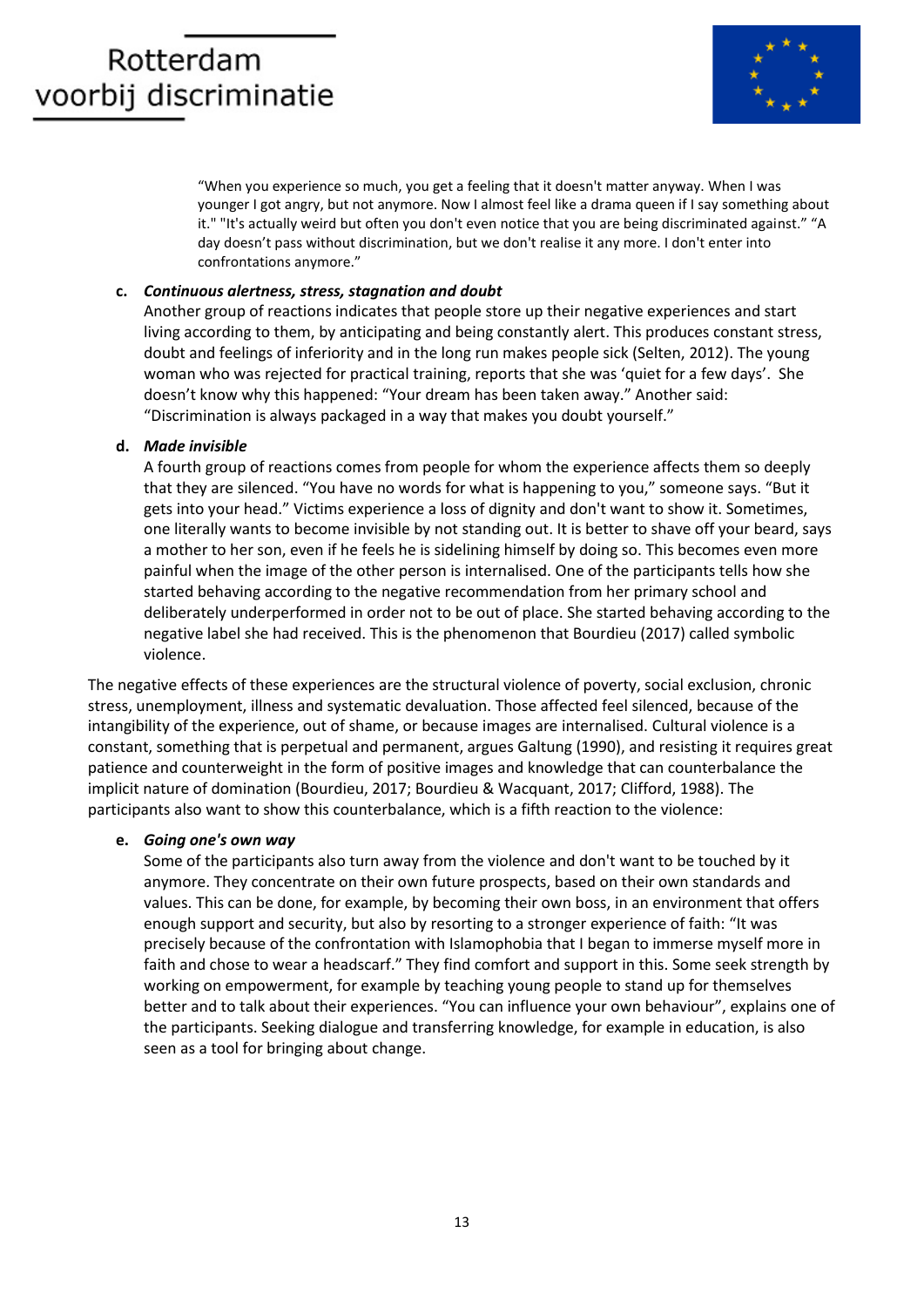

### *3.4* **The sources of anger**

Violence can take many forms, according to Scheper-Hughes & Bourgois (2017). It leads not only to physical harm, but also to the erosion of individuality, the sense of dignity and identity. Bornstein (2004) calls this 'symbolic violence' which attacks and dehumanises the core values and dignity of people. "Dehumanisation places the victim outside the community, outside the circle of moral conduct, and leads to empathy to be withheld. By helping ordinary people distance themselves from the pain of those who suffer, symbolic violence enables them to commit or justify heinous acts of armed and structural violence" (Bornstein 2004:111).

Where does this come from? The Palestinian-American scholar Edward Said points to the negative attitude of the 19th century European colonial powers towards 'the Eastern world' (Said, 1978). The Western cultural world, for example, traditionally portrayed the Arab world as a society to be ordered and educated, something to be judged, illogical, childish, sometimes fanatical and irrational. This representation served, on the one hand, the purpose of establishing an exalted self-image, an outlet for Western identity, and, on the other, the legitimisation of colonial rule (Çankaya, 2022). This has embedded itself in the (unconscious) Western thinking (cultural archive) described by Said as 'Orientalism' (also Wekker, 2016). That mindset relates to people and their lifestyles and beliefs, and in recent decades has increasingly focused on Islam as defining Eastern identity (Valk, 2012). Islamophobia no longer focuses only on the Eastern world, but also on the Muslim communities of the West and a Western definition of Islam as essentially a threat to a selfimage of Enlightenment (Bornedal, ny; Kerboua, 2016). Also Sunier (2009) frames the marginalisation of post-war immigrants in North-Western Europe and globalisation in an image of confrontation of the secular with the religious, of conflicting civilisations and the need to govern and control this population and its attributed religious beliefs.

This negative attitude seems to be confirmed in the images with which the participants in this study are confronted and and also in the studies of Vijlbrief et al. (2021) and Yuksel & Butter (2020).

### *3.5* **Who should be addressed on this?**

The participants dwell on their own responsibility and role, but emphasise that the problem should not be left to the Islamic community alone. 'The system' also has to change. By 'the system', they mean the prevailing images that exist and the prevailing norms that are expressed in the practices of all kinds of institutions and bodies, which you follow to fit in, but which actually put you at a disadvantage. They are expressions of the images and projections about Islam and about Muslims in the Netherlands that live in Dutch society, 'the world of ideas', as Çankaya (2022) describes it. They are the beliefs that live in society, that are reproduced daily in the way people of the Islamic faith are treated. They determine what is legitimised in terms of behaviour and changing the existing order, and what is not. This is exemplified by equal treatment ("I am colourblind"), which actually produces inequality. These images confirm one's own dominance and elevation over the Other (Kerboua, 2016; Valk, 2012). Which institutions are involved (in random order)?

- **Education** (inequality is reproduced by poor guidance, an inaccessible internship market and by wrong school recommendations).
- Misunderstanding and negative images in the treatment at the **child healthcare centre** (extra assessment of family values), as well as **doctors, nurses and social workers and professionals in hospitals.**
- **(social) media** that uncritically pass on anti-Islamic images of ultra-right-wing politicians, but also the 'framing' of the Islamic community, which feeds Islamophobia.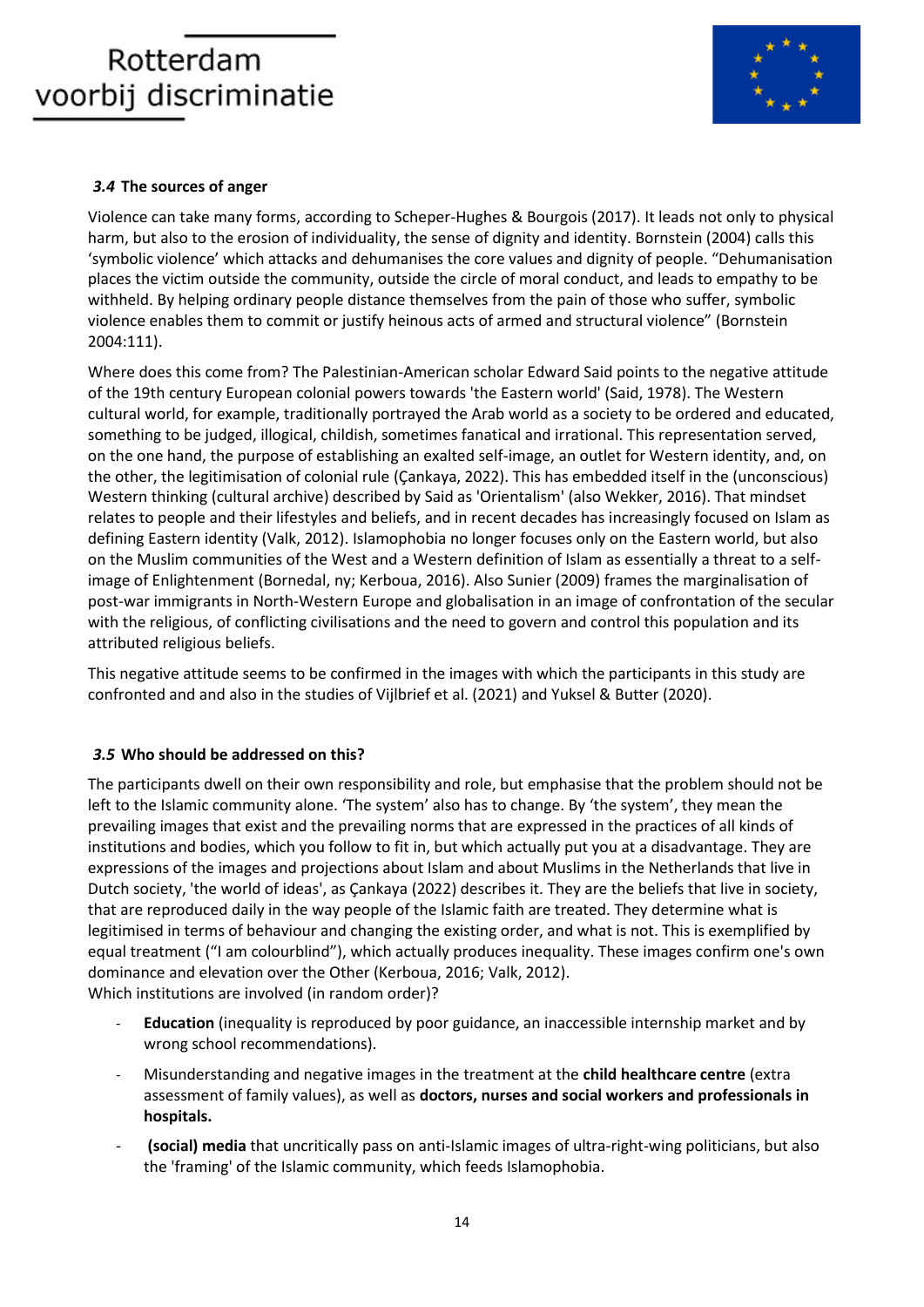

- **Police and RET officials (public transport) and the businesspeople community** who are insufficiently vigilant for discrimination or Islamophobic violence.
- **Municipal and national politicians**, who should act as guardians of society and condemn discrimination and Islamophobia (also within their own ranks) and prosecute when the law is broken. Flashpoints are discrimination
	- $\circ$  on the labour market and in internships
	- o in the nightlife scene
	- o in sports organisations and on sports fields
- **Radar** helps to make a legal impact and to provide personal support, but it should better translate the intangible of the experience of violence into an imputable form of discrimination. The **police** should be more accessible for filing reports of discrimination
- Finally, the **Muslim (organisations)** themselves are also a player in solving the problems: This, however, requires less division and a self-critical attitude, including on ones own discriminatory behaviour.

### *3.6* **Suggestions for themes**

In the conversations, themes were mentioned that should be addressed in the future on behalf of the Islamic community. It is striking that, despite the fact that there are many negative experiences, the attitude is generous and constructive when it comes to the suggestions for follow-up.

## **a. Promoting equal opportunities: accessibility of resources (internships, labour market, care, antidiscrimination-hotline)**

The participants find that several issues need to be addressed:

- Improving factual accessibility, for example by creating trainee posts. By getting more insight into the barriers Muslims experience in their careers and in healthcare, community teams, education etc. By stimulating inclusive policies (among employers) and letting the Municipality of Rotterdam take the lead as a role model. By organising an ombuds function to which people can turn for advice and support (specifically for Muslims) and which can speak with authority.
- By promoting knowledge about the negative consequences of the exclusion of young people (motivation, health and behaviour); and by making them more resilient.

## **b. Transferring knowledge and changing images**

More knowledge and different images of Islam can create a counter image to the prevailing Western view of Islam. Reporting positive news contributes to this, countering disinformation about Islam and the Islamic community on (social) media, increasing knowledge about Islam in educational programmes, equal appreciation of Islam comparable to the other (religious) pillars (holidays, special education), stimulating mutual contacts and meeting each other (bridging, mainstreaming).

### c. **Strengthening one's identity**

Bonding helps to build one's own identity, valued by others, in which one feels strong and proud. Within the Muslim community, one sees that young people do not follow their parents anymore and older people do not understand what is happening in the world of young people. They lack role models and increasingly emulate the role models and the volatile world of social media. New role models are needed to whom young people can relate, with a view to the future. Bonding meetings help here and should be organised more often and on a larger scale.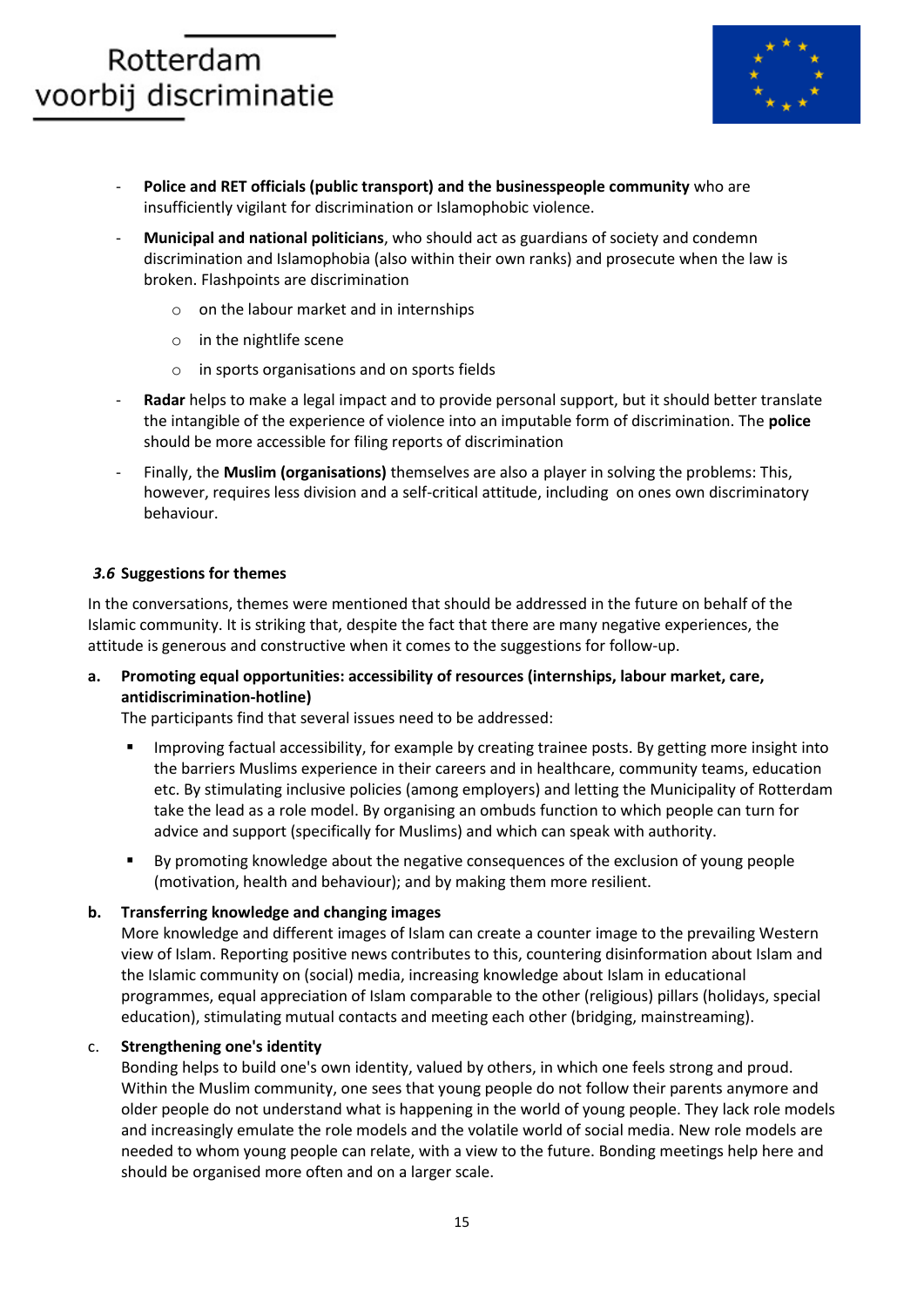

## d. **Institutional support**

It would be good if the municipality would constantly engage in dialogues with the Islamic community and thus show itself to be constantly vigilant. In this way, the municipality creates institutional support to be able to continue to fight forms of Islamophobia and to promote a greater feeling of safety within the community. Reporting is also important in this context, in order to gain more insight into the experiences of discrimination and Islamophobia with which the Muslim community has to contend. For this, it is necessary to increase the accessibility of the reporting centres and the willingness to report: "Discrimination is really not normal. Not even if you come from a culture in which politeness is central." One of the suggestions made is to increase the number of hotlines and make them more accessible. Lessons at school can also contribute to this, learning to report and to address others about their behaviour in a way that actually leads to change.

### e. **Transgenerational traumatisation**

Traumatisation transmitted across generations within families and communities is mentioned as an aspect that affects labour migrants, but also refugee families. Trauma of abandonment/displacement, of violence experienced before and during migration or flight, and of the lack of recognition for this after arrival in the Netherlands, are burdens that families carry with them.

### **f. An inclusive society**

The white western norm must be questioned. This concerns the representativeness of the top echelons of society in which Muslims feel under-represented, making it difficult to question the power to define problems and solutions in which they don't feel represented. Young people want to have a voice and be represented in the world of government and politics and they want to see role models who matter. Bonding specifically aimed at young people would also help here.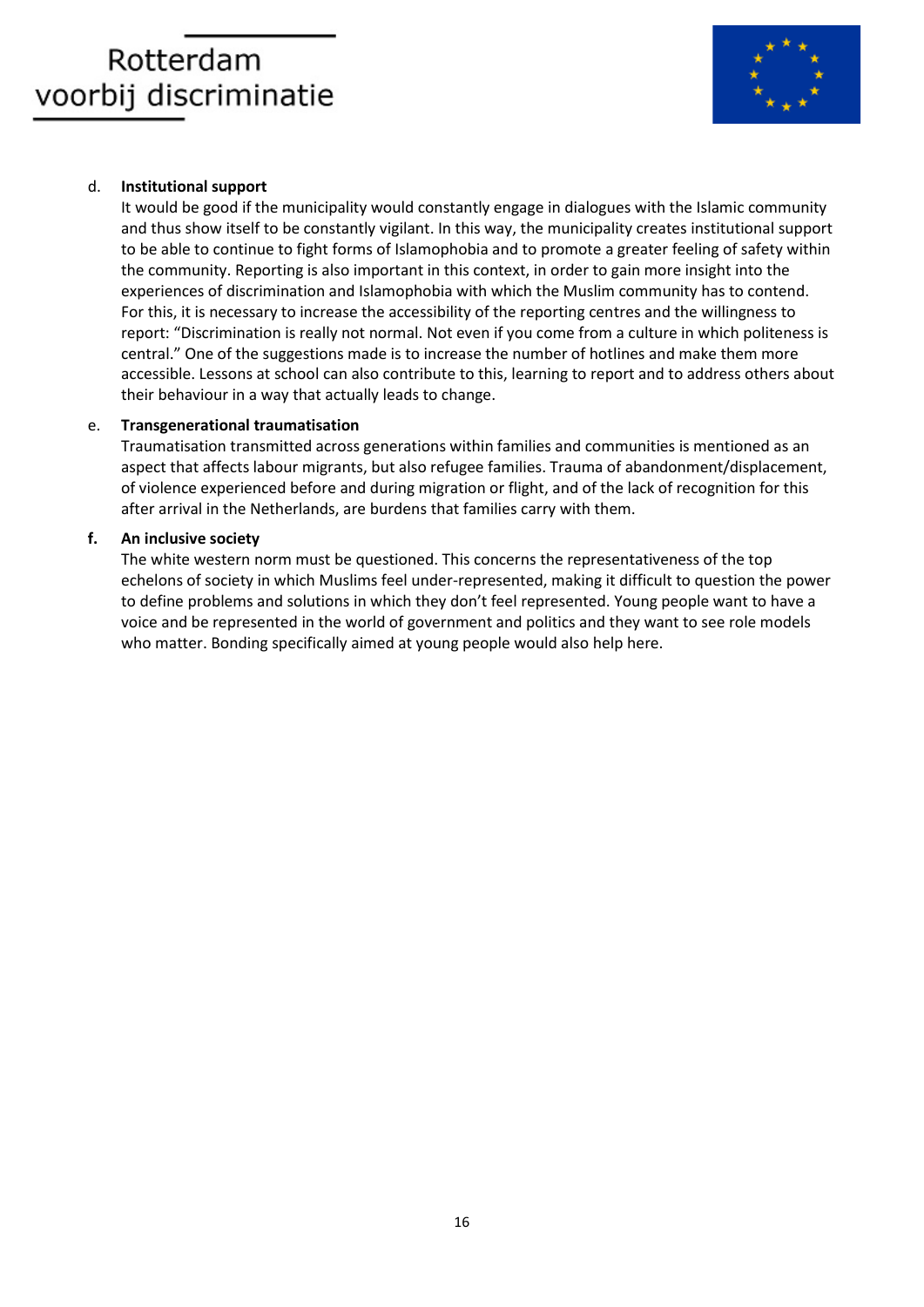

#### **References**

- Abram, I. (2006). Het raadsel van de joodse identiteit. *Stichting Leren*, 1-16. [http://stichtingleren.nl/wp](http://stichtingleren.nl/wp-content/uploads/2019/05/Schijf-van-5-Het-raadsel-van-de-joodse-identiteit-jan2006-1.pdf)[content/uploads/2019/05/Schijf-van-5-Het-raadsel-van-de-joodse-identiteit-jan2006-1.pdf](http://stichtingleren.nl/wp-content/uploads/2019/05/Schijf-van-5-Het-raadsel-van-de-joodse-identiteit-jan2006-1.pdf)
- Abram, I. (2017). De Joodse identiteit is geen vast gegeven. *Stichting Leren*, 1-7. [http://stichtingleren.nl/wp](http://stichtingleren.nl/wp-content/uploads/2019/05/De-Joodse-identiteit-is-geen-vast-gegeven-20dec17-1.pdf)[content/uploads/2019/05/De-Joodse-identiteit-is-geen-vast-gegeven-20dec17-1.pdf](http://stichtingleren.nl/wp-content/uploads/2019/05/De-Joodse-identiteit-is-geen-vast-gegeven-20dec17-1.pdf)
- Andriessen, I. (2017). Discriminatie herkennen, benoemen en melden. *Sociaal en Cultureel Planbureau*. [https://www.scp.nl/binaries/scp/documenten/publicaties/2017/02/09/discriminatie-herkennen](https://www.scp.nl/binaries/scp/documenten/publicaties/2017/02/09/discriminatie-herkennen-benoemen-en-melden/Essay+Discriminatie+-+herkennen%2C+benoemen+en+melden.pdf)[benoemen-en-melden/Essay+Discriminatie+-+herkennen%2C+benoemen+en+melden.pdf](https://www.scp.nl/binaries/scp/documenten/publicaties/2017/02/09/discriminatie-herkennen-benoemen-en-melden/Essay+Discriminatie+-+herkennen%2C+benoemen+en+melden.pdf)
- Arneil, B. (2006). *Diverse communities. The problem with social capital*. Cambridge: Cambridge University Press.
- Beijers, H. (2020). Uitsluiting en discriminatie. In J. T. V. M. de Jong & R. van Dijk (Eds.), *Handboek voor culturele psychiatrie en psychotherapie* (pg. 129-143). Amsterdam: Boom Uitgevers.
- Bornedal, P. (without year). *Edward Said's Orientalism*. University of Beirut. Beirut. Retrieved from [https://d1wqtxts1xzle7.cloudfront.net/44947045/16-04--Presentation--Said-with-cover-page](https://d1wqtxts1xzle7.cloudfront.net/44947045/16-04--Presentation--Said-with-cover-page-v2.pdf?Expires=1642099878&Signature=eZhnwpLB~STBBY0q3ZbeqhPIzxDl4~Bw0XgsGzy0EYdZFHmzN1WlBxcdr9iYqvQqvL0TKXDCuvgA5If7lbUTt2nN8Jxt1xNvJbT4y9PxsouWez2vdDaOncGOsUnCgQTHx3i6-7-xjqYGTy0EDEpX0L3RtazA-b4JocfkJkba7C1VfbnHaRlZ4-7oZGrXjr91vwJsTUKPspRyae5-CRl6vUBgM8DZog~TYdbipj6CArIA0-zBPG33UZlh6fUjtEjRoLpN3YKiqLDZv5G6DzHiK6hmZGjSgBJ~3Ra6FPMvXSBazJOIZNUQt7-4UADgckgslcRzJd7XPNWuHndU24yHhw__&Key-Pair-Id=APKAJLOHF5GGSLRBV4ZA)[v2.pdf?Expires=1642099878&Signature=eZhnwpLB~STBBY0q3ZbeqhPIzxDl4~Bw0XgsGzy0EYdZFHm](https://d1wqtxts1xzle7.cloudfront.net/44947045/16-04--Presentation--Said-with-cover-page-v2.pdf?Expires=1642099878&Signature=eZhnwpLB~STBBY0q3ZbeqhPIzxDl4~Bw0XgsGzy0EYdZFHmzN1WlBxcdr9iYqvQqvL0TKXDCuvgA5If7lbUTt2nN8Jxt1xNvJbT4y9PxsouWez2vdDaOncGOsUnCgQTHx3i6-7-xjqYGTy0EDEpX0L3RtazA-b4JocfkJkba7C1VfbnHaRlZ4-7oZGrXjr91vwJsTUKPspRyae5-CRl6vUBgM8DZog~TYdbipj6CArIA0-zBPG33UZlh6fUjtEjRoLpN3YKiqLDZv5G6DzHiK6hmZGjSgBJ~3Ra6FPMvXSBazJOIZNUQt7-4UADgckgslcRzJd7XPNWuHndU24yHhw__&Key-Pair-Id=APKAJLOHF5GGSLRBV4ZA) [zN1WlBxcdr9iYqvQqvL0TKXDCuvgA5If7lbUTt2nN8Jxt1xNvJbT4y9PxsouWez2vdDaOncGOsUnCgQTH](https://d1wqtxts1xzle7.cloudfront.net/44947045/16-04--Presentation--Said-with-cover-page-v2.pdf?Expires=1642099878&Signature=eZhnwpLB~STBBY0q3ZbeqhPIzxDl4~Bw0XgsGzy0EYdZFHmzN1WlBxcdr9iYqvQqvL0TKXDCuvgA5If7lbUTt2nN8Jxt1xNvJbT4y9PxsouWez2vdDaOncGOsUnCgQTHx3i6-7-xjqYGTy0EDEpX0L3RtazA-b4JocfkJkba7C1VfbnHaRlZ4-7oZGrXjr91vwJsTUKPspRyae5-CRl6vUBgM8DZog~TYdbipj6CArIA0-zBPG33UZlh6fUjtEjRoLpN3YKiqLDZv5G6DzHiK6hmZGjSgBJ~3Ra6FPMvXSBazJOIZNUQt7-4UADgckgslcRzJd7XPNWuHndU24yHhw__&Key-Pair-Id=APKAJLOHF5GGSLRBV4ZA) [x3i6-7-xjqYGTy0EDEpX0L3RtazA-b4JocfkJkba7C1VfbnHaRlZ4-7oZGrXjr91vwJsTUKPspRyae5-](https://d1wqtxts1xzle7.cloudfront.net/44947045/16-04--Presentation--Said-with-cover-page-v2.pdf?Expires=1642099878&Signature=eZhnwpLB~STBBY0q3ZbeqhPIzxDl4~Bw0XgsGzy0EYdZFHmzN1WlBxcdr9iYqvQqvL0TKXDCuvgA5If7lbUTt2nN8Jxt1xNvJbT4y9PxsouWez2vdDaOncGOsUnCgQTHx3i6-7-xjqYGTy0EDEpX0L3RtazA-b4JocfkJkba7C1VfbnHaRlZ4-7oZGrXjr91vwJsTUKPspRyae5-CRl6vUBgM8DZog~TYdbipj6CArIA0-zBPG33UZlh6fUjtEjRoLpN3YKiqLDZv5G6DzHiK6hmZGjSgBJ~3Ra6FPMvXSBazJOIZNUQt7-4UADgckgslcRzJd7XPNWuHndU24yHhw__&Key-Pair-Id=APKAJLOHF5GGSLRBV4ZA) [CRl6vUBgM8DZog~TYdbipj6CArIA0](https://d1wqtxts1xzle7.cloudfront.net/44947045/16-04--Presentation--Said-with-cover-page-v2.pdf?Expires=1642099878&Signature=eZhnwpLB~STBBY0q3ZbeqhPIzxDl4~Bw0XgsGzy0EYdZFHmzN1WlBxcdr9iYqvQqvL0TKXDCuvgA5If7lbUTt2nN8Jxt1xNvJbT4y9PxsouWez2vdDaOncGOsUnCgQTHx3i6-7-xjqYGTy0EDEpX0L3RtazA-b4JocfkJkba7C1VfbnHaRlZ4-7oZGrXjr91vwJsTUKPspRyae5-CRl6vUBgM8DZog~TYdbipj6CArIA0-zBPG33UZlh6fUjtEjRoLpN3YKiqLDZv5G6DzHiK6hmZGjSgBJ~3Ra6FPMvXSBazJOIZNUQt7-4UADgckgslcRzJd7XPNWuHndU24yHhw__&Key-Pair-Id=APKAJLOHF5GGSLRBV4ZA) [zBPG33UZlh6fUjtEjRoLpN3YKiqLDZv5G6DzHiK6hmZGjSgBJ~3Ra6FPMvXSBazJOIZNUQt7-](https://d1wqtxts1xzle7.cloudfront.net/44947045/16-04--Presentation--Said-with-cover-page-v2.pdf?Expires=1642099878&Signature=eZhnwpLB~STBBY0q3ZbeqhPIzxDl4~Bw0XgsGzy0EYdZFHmzN1WlBxcdr9iYqvQqvL0TKXDCuvgA5If7lbUTt2nN8Jxt1xNvJbT4y9PxsouWez2vdDaOncGOsUnCgQTHx3i6-7-xjqYGTy0EDEpX0L3RtazA-b4JocfkJkba7C1VfbnHaRlZ4-7oZGrXjr91vwJsTUKPspRyae5-CRl6vUBgM8DZog~TYdbipj6CArIA0-zBPG33UZlh6fUjtEjRoLpN3YKiqLDZv5G6DzHiK6hmZGjSgBJ~3Ra6FPMvXSBazJOIZNUQt7-4UADgckgslcRzJd7XPNWuHndU24yHhw__&Key-Pair-Id=APKAJLOHF5GGSLRBV4ZA)

[4UADgckgslcRzJd7XPNWuHndU24yHhw\\_\\_&Key-Pair-Id=APKAJLOHF5GGSLRBV4ZA](https://d1wqtxts1xzle7.cloudfront.net/44947045/16-04--Presentation--Said-with-cover-page-v2.pdf?Expires=1642099878&Signature=eZhnwpLB~STBBY0q3ZbeqhPIzxDl4~Bw0XgsGzy0EYdZFHmzN1WlBxcdr9iYqvQqvL0TKXDCuvgA5If7lbUTt2nN8Jxt1xNvJbT4y9PxsouWez2vdDaOncGOsUnCgQTHx3i6-7-xjqYGTy0EDEpX0L3RtazA-b4JocfkJkba7C1VfbnHaRlZ4-7oZGrXjr91vwJsTUKPspRyae5-CRl6vUBgM8DZog~TYdbipj6CArIA0-zBPG33UZlh6fUjtEjRoLpN3YKiqLDZv5G6DzHiK6hmZGjSgBJ~3Ra6FPMvXSBazJOIZNUQt7-4UADgckgslcRzJd7XPNWuHndU24yHhw__&Key-Pair-Id=APKAJLOHF5GGSLRBV4ZA)

- Bornstein, A. (2004). Political violence. In K. Kempf-Leonard (Ed.), *The encyclopedia of social measurement* (Vol. 2, pg. 109-114). Dordrecht: Elsevier.
- Bourdieu, P. (2017). Gender and symbolic violence. In N. Scheper-Hughes & P. Bourgois (Eds.), *Violence in war and peace, an anthology* (pg. 339-343). Malden, Oxford, Carlton: Blackwell Publishers.
- Bourdieu, P., & Wacquant, L. (2017). Symbolic violence. In N. Scheper-Hughes & P. Bourgois (Eds.), *Violence in war and peace, an anthology* (pg. 272-275). Malden, Oxford, Carlton: Blackwell Publishers.
- Çankaya, S. (2022, 13-01-2022). De bevroren Ander. *De Groene Amsterdammer, 146*.
- Clifford, J. (1988). *The predicament of culture. Twentieth-century ethnography, literature , and art*. Cambridge, London: Harvard University Press.
- Drayer, E. (2014, 7 augustus 2014). Ruim een eeuw én een Holocaust later is er weinig veranderd. *Trouw*. Retrieved fro[m https://www.trouw.nl/nieuws/ruim-een-eeuw-en-een-holocaust-later-is-er-weinig](https://www.trouw.nl/nieuws/ruim-een-eeuw-en-een-holocaust-later-is-er-weinig-veranderd~bd8cd6b7/)[veranderd~bd8cd6b7/](https://www.trouw.nl/nieuws/ruim-een-eeuw-en-een-holocaust-later-is-er-weinig-veranderd~bd8cd6b7/)
- Epstein, R., Blake, J. J., & González, T. (2017). *Girlhood Interrupted: The Erasure of Black Girls' Childhood*  Retrieved from Georgetown: https://www.law.georgetown.edu/poverty-inequality-center/wpcontent/uploads/sites/14/2017/08/girlhood-interrupted.pdf
- Esajas, M., Gabriela, A., & Brotto, I. (2021). *Zwart Witboek. Actieonderzoek naar anti-Zwart racisme in Amsterdam*. Amsterdam: The Black Archives.
- Franklin, A. J., & Boyd-Franklin, N. (2000). Invisibility syndrome: A clinical model of the effects of racism on African-American males. *American Journal of Orthopsychiatry,, 70*(1), 33-41. doi: <https://doi.org/10.1037/h0087691>
- Galtung, J. (1990). Cultural Violence. *Journal of Peace Research, 27*(3), 291-305.